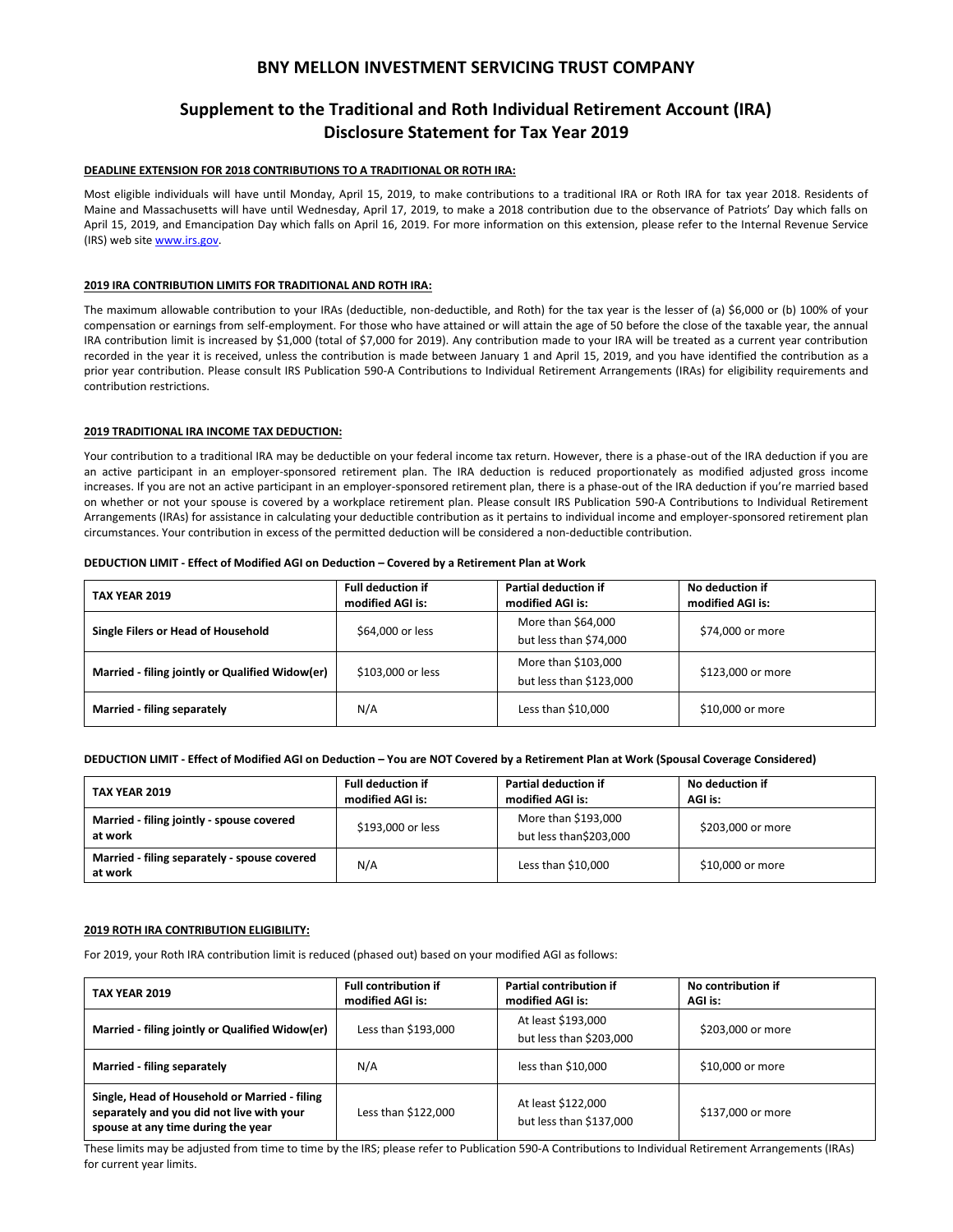# **BNY MELLON INVESTMENT SERVICING TRUST COMPANY**

# **Supplement to the Traditional and Roth Individual Retirement Account (IRA) Disclosure Statement for Tax Year 2018**

## **DEADLINE EXTENSION FOR 2017 CONTRIBUTIONS TO A TRADITIONAL OR ROTH IRA:**

Most eligible individuals will have until Tuesday, April 17, 2018, to make contributions to a traditional IRA or Roth IRA for 2017. This extension is due to April 15, 2018, falling on a Sunday and the observance of Emancipation Day, a legal holiday in the District of Columbia, on Monday April 16, 2018. For more information on this extension, please refer to IRS News Release IR-2017-201.

# **2018 IRA CONTRIBUTION LIMITS FOR TRADITIONAL AND ROTH IRA:**

The maximum allowable contribution to your IRAs (deductible, non-deductible, and Roth) for the tax year is the lesser of (a) \$5,500 or (b) 100% of your compensation or earnings from self-employment. For those who have attained or will attain the age of 50 before the close of the taxable year, the annual IRA contribution limit is increased by \$1,000 (total of \$6,500 for 2018). Any contribution made to your IRA will be treated as a current year contribution recorded in the year it is received, unless the contribution is made between January 1 and April 17, 2018, and you have identified the contribution as a prior year contribution. Please read the Combined IRA Disclosure Statement carefully or consult IRS Publication 590-A Contributions to Individual Retirement Arrangements (IRAs) for eligibility requirements and contribution restrictions.

#### **2018 TRADITIONAL IRA INCOME TAX DEDUCTION:**

Your contribution to a traditional IRA may be deductible on your federal income tax return. However, there is a phase-out of the IRA deduction if you are an active participant in an employer-sponsored retirement plan. The IRA deduction is reduced proportionately as modified adjusted gross income increases. If you are not an active participant in an employer-sponsored retirement plan, there is a phase-out of the IRA deduction if you're married based on whether or not your spouse is covered by a workplace retirement plan. Please consult IRS Publication 590-A Contributions to Individual Retirement Arrangements (IRAs) for assistance in calculating your deductible contribution as it pertains to individual income and employer-sponsored retirement plan circumstances. Your contribution in excess of the permitted deduction will be considered a non-deductible contribution.

#### **DEDUCTION LIMIT - Effect of Modified AGI on Deduction – Covered by a Retirement Plan at Work**

| <b>TAX YEAR 2018</b>                            | <b>Full deduction if</b><br>modified AGI is: | <b>Partial deduction if</b><br>modified AGI is: | No deduction if<br>modified AGI is: |
|-------------------------------------------------|----------------------------------------------|-------------------------------------------------|-------------------------------------|
| Single Filers or Head of Household              | \$63,000 or less                             | More than \$63,000<br>but less than \$73,000    | \$73,000 or more                    |
| Married - filing jointly or Qualified Widow(er) | \$101.000 or less                            | More than \$101,000<br>but less than \$121,000  | \$121,000 or more                   |
| Married - filing separately                     | N/A                                          | Less than \$10,000                              | \$10,000 or more                    |

# **DEDUCTION LIMIT - Effect of Modified AGI on Deduction – You are NOT Covered by a Retirement Plan at Work (Spousal Coverage Considered)**

| <b>TAX YEAR 2018</b>                                    | <b>Full deduction if</b><br>modified AGI is: | <b>Partial deduction if</b><br>modified AGI is: | No deduction if<br>AGI is: |
|---------------------------------------------------------|----------------------------------------------|-------------------------------------------------|----------------------------|
| Married - filing jointly - spouse covered<br>at work    | \$189,000 or less                            | More than \$189,000<br>but less than\$199,000   | \$199,000 or more          |
| Married - filing separately - spouse covered<br>at work | N/A                                          | Less than \$10,000                              | \$10,000 or more           |

#### **2018 ROTH IRA CONTRIBUTION ELIGIBILITY:**

For 2018, your Roth IRA contribution limit is reduced (phased out) based on your modified AGI as follows:

| <b>TAX YEAR 2018</b>                                                                                                             | <b>Full contribution if</b><br>modified AGI is: | <b>Partial contribution if</b><br>modified AGI is: | No contribution if<br>AGI is: |
|----------------------------------------------------------------------------------------------------------------------------------|-------------------------------------------------|----------------------------------------------------|-------------------------------|
| Married - filing jointly or Qualified Widow(er)                                                                                  | Less than \$189,000                             | At least \$189,000<br>but less than \$199,000      | \$199,000 or more             |
| <b>Married - filing separately</b>                                                                                               | N/A                                             | less than $$10,000$                                | \$10,000 or more              |
| Single, Head of Household or Married - filing<br>separately and you did not live with your<br>spouse at any time during the year | Less than \$120,000                             | At least \$120,000<br>but less than \$135,000      | \$135,000 or more             |

These limits may be adjusted from time to time by the Internal Revenue Service ("IRS"); please refer to Publication 590-A Contributions to Individual Retirement Arrangements (IRAs) for current year limits.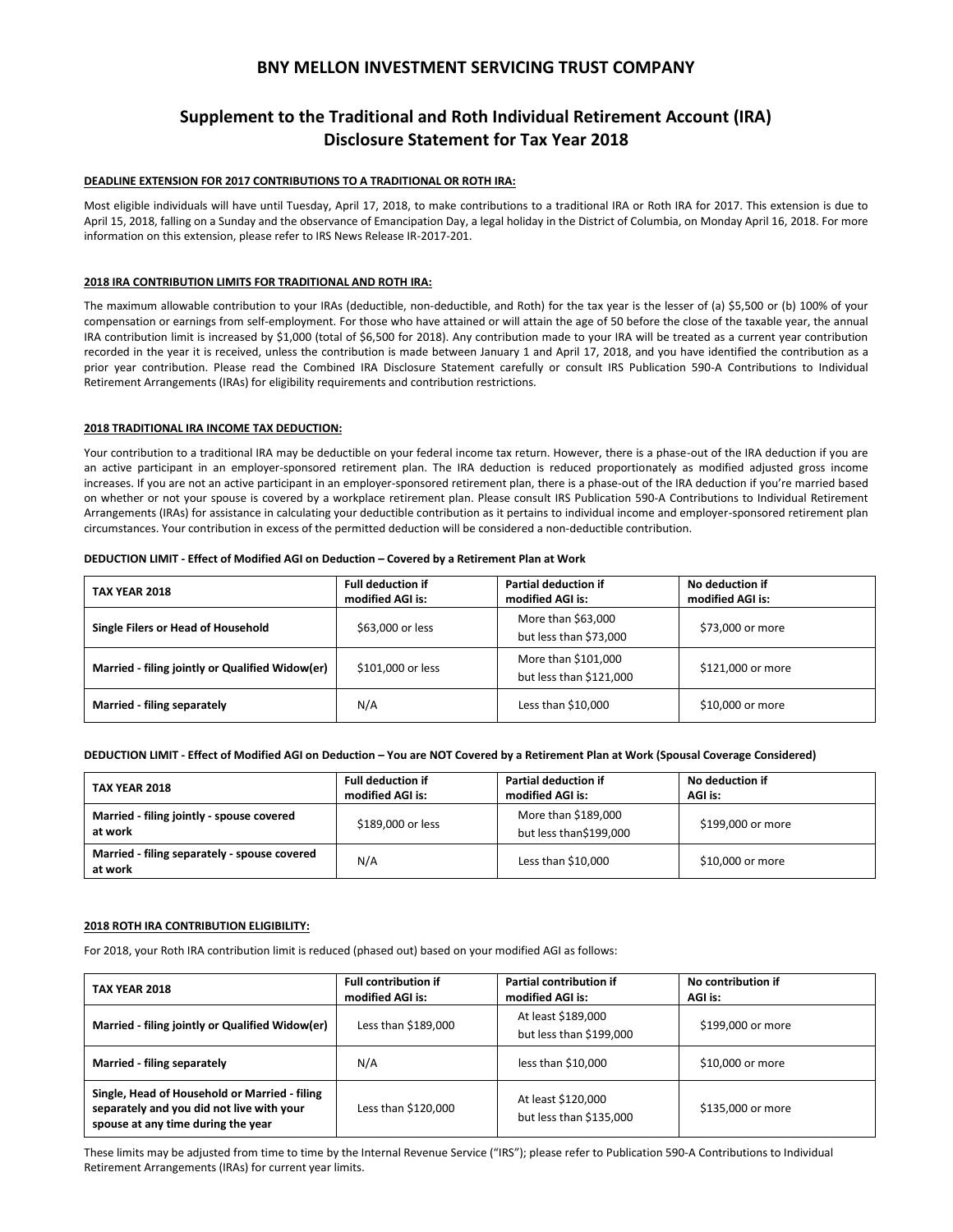#### **RECHARACTERIZATION OF ROTH IRA CONVERSION IS NOW PROHIBITED (Correction Process):**

Effective January 1, 2018, a Roth IRA conversion cannot be recharacterized back to a traditional IRA, SEP or SIMPLE IRA. In addition, amounts contributed to an employer sponsored qualified plan that were converted to a Roth IRA cannot be recharacterized back to the employer plan. A Roth IRA conversion is now deemed an irrevocable election and cannot be "reversed" or "corrected".

Prior to January 1, 2018, you could correct a Roth IRA conversion made in error by recharacterizing the conversion back to a traditional IRA, SEP or SIMPLE IRA. The recharacterization had to take place prior to the due date, including extensions, for filing your federal income tax return for the tax year in which the conversion was originally made. According to the IRS, you can recharacterize a Roth IRA conversion that took place in tax year 2017, provided that the recharacterization is completed by October 15, 2018. For more information, please visit the IRS web sit[e www.irs.gov](http://www.irs.gov/) using the search term "IRA FAQs – Recharacterization of Roth Rollovers and Conversions".

#### **PENALTY TAX WAIVER FOR MEDICAL EXPENSES:**

Your receipt or use of any portion of your account (excluding any amount representing a return of non-deducted contributions) before you attain age 591/2 is considered an early or premature distribution. The premature distribution is subject to a penalty tax equal to 10% of the distribution amount unless an exception applies. One such exception is a distribution used to pay medical expenses in excess of a certain percentage of your adjusted gross income. Effective immediately, the threshold for medical expenses has been reduced from 10% to 7.5% for tax years 2017 and 2018.

#### **QUALIFIED HURRICANE DISTRIBUTIONS:**

If you sustained an economic loss due to Hurricanes Harvey, Irma or Maria, and your primary residence was located in one of the federally declared disaster areas, you may be eligible to request a qualified hurricane distribution from your traditional, Roth, SEP or SIMPLE IRA. A qualified hurricane distribution cannot not exceed \$100,000 (in aggregate across all retirement accounts), and is subject to certain deadlines.

Temporary tax relief includes:

- If you are under age 59½, the distribution will not be subject to a 10% early withdrawal penalty.
- The distribution may be repaid over a period of three years in the form of a rollover without being subject to the one rollover per 365 days rule or the 60-day rollover requirement.
- Amounts required to be included in taxable income may be spread over a three year period, if you so elect.
- Amounts withdrawn for a home purchase that was subsequently cancelled due to the hurricane can be recontributed without penalty.

For more information on qualified hurricane distributions and other tax relief provisions applicable to individuals affected by Hurricanes Harvey, Irma and Maria, please visit the IRS web sit[e www.irs.gov](http://www.irs.gov/) using the search term "Tax Relief in Disaster Situations".

#### **2016 PRESIDENTIALLY DECLARED DISASTER AREAS – SPECIAL RELIEF:**

If you sustained an economic loss due to a presidentially declared disaster (including severe storms, flooding, tornados, straight line winds, wildfires, and such), and your primary residence was located in one of the federally declared disaster areas, you may be eligible to request a qualified disaster distribution from your traditional, Roth, SEP or SIMPLE IRA. A qualified disaster distribution cannot not exceed \$100,000 (in aggregate across all retirement accounts), and is subject to certain deadlines.

Temporary tax relief includes:

- If you are under age 59½, the distribution will not be subject to a 10% early withdrawal penalty.
- The distribution may be repaid over a period of three years in the form of a rollover without being subject to the one rollover per 365 days rule or the 60-day rollover requirement.
- Amounts required to be included in taxable income may be spread over a three year period, if you so elect.
- The distribution must be made on or after January 1, 2016, and before January 1, 2018.

#### **LATE ROLLOVER CONTRIBUTIONS:**

The Internal Revenue Service (IRS) will permit you to deposit a late rollover contribution (exceeding the 60-day time limit), if you meet certain qualifications. All late rollover contribution deposits must be accompanied by a late rollover self-certification form. It is important to know that selfcertification does not constitute an automatic waiver of the 60-day time limit. The IRS may, during the course of an examination, determine that your contribution does not meet the requirements for a waiver. If it is determined that you do not meet the requirements, you could be subject to additional income, income taxes and penalties. The IRA custodian is required to report all late rollover contribution deposits on IRS Form 5498. For more information and a list of qualifying events, please visit the Internal Revenue Service's web site [www.irs.gov](http://www.irs.gov/) using the search term "Revenue Procedure 2016-47".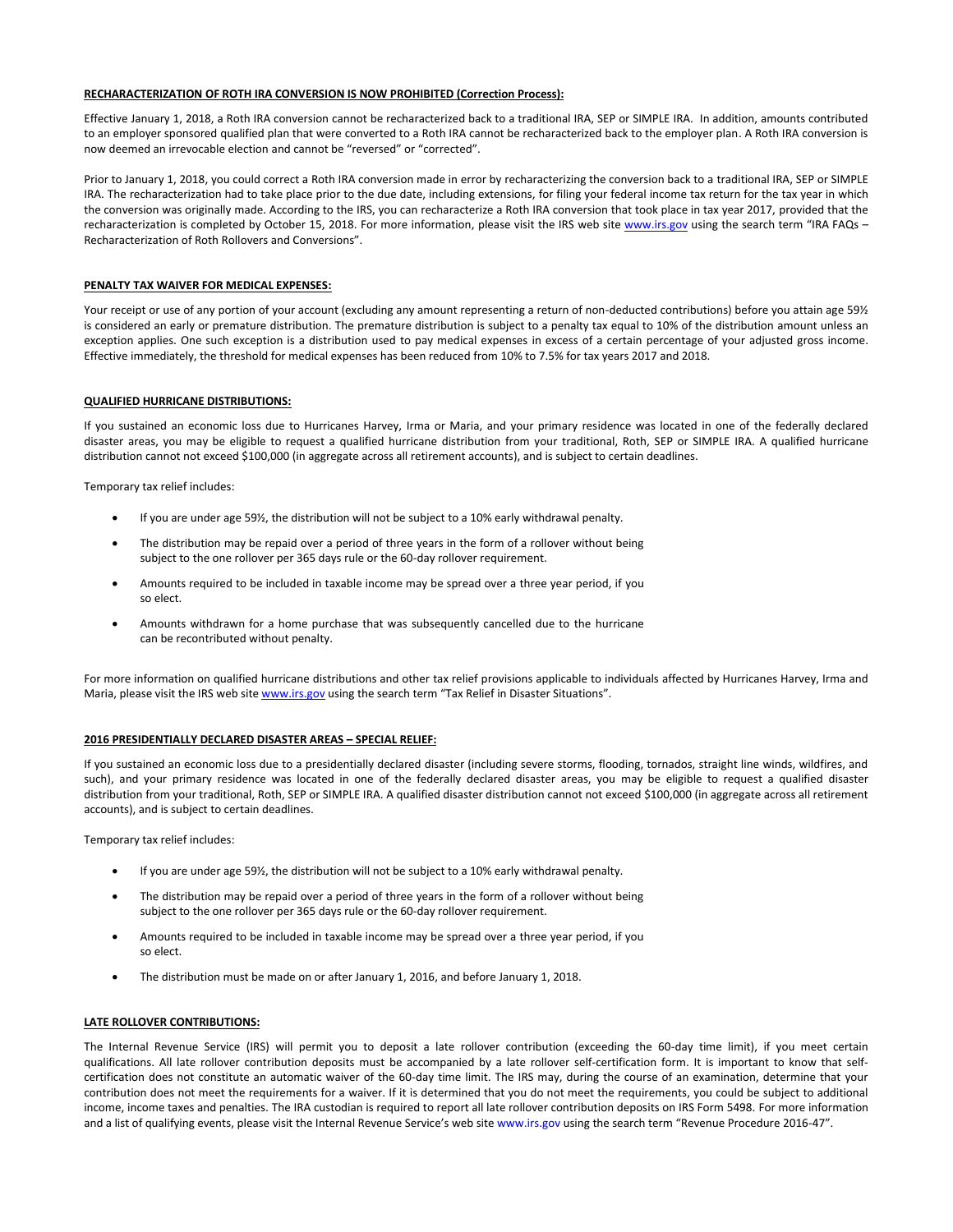

# INDIVIDUAL RETIREMENT ACCOUNT (IRA)

# **TRADITIONAL IRA**

SEP IRA

**ROTH IRA**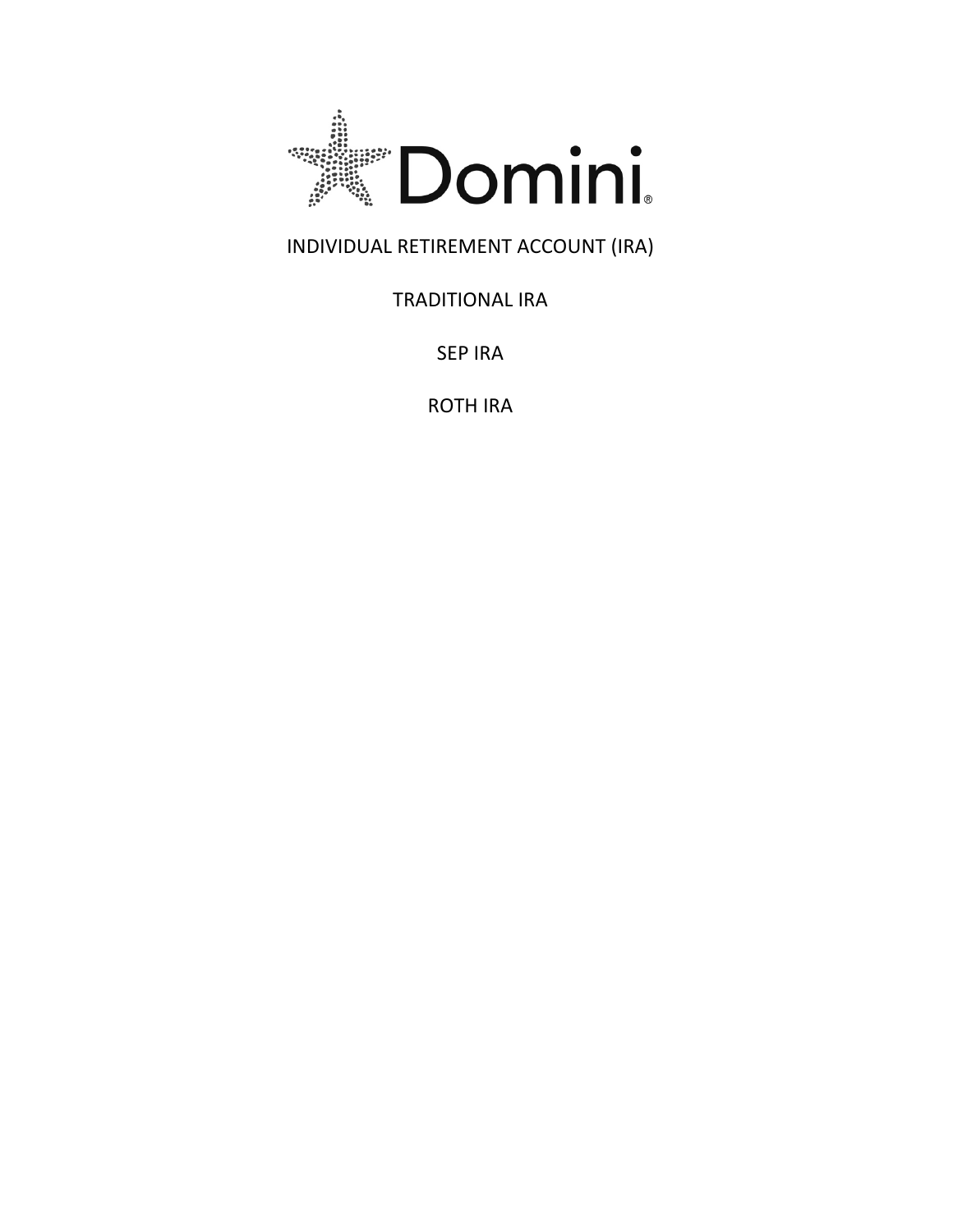# TABLE OF CONTENTS

| COMBINED DISCLOSURE STATEMENT                        | 3  |
|------------------------------------------------------|----|
| TRADITIONAL INDIVIDUAL RETIREMENT ACCOUNT DISCLOSURE | 6  |
| ROTH INDIVIDUAL RETIREMENT ACCOUNT DISCLOSURE        | 8  |
| TRADITIONAL IRA CUSTODIAL ACCOUNT AGREEMENT          | 12 |
| ROTH IRA CUSTODIAL ACCOUNT AGREEMENT                 | 16 |

References to the "Custodian" mean BNY Mellon Investment Servicing Trust Company.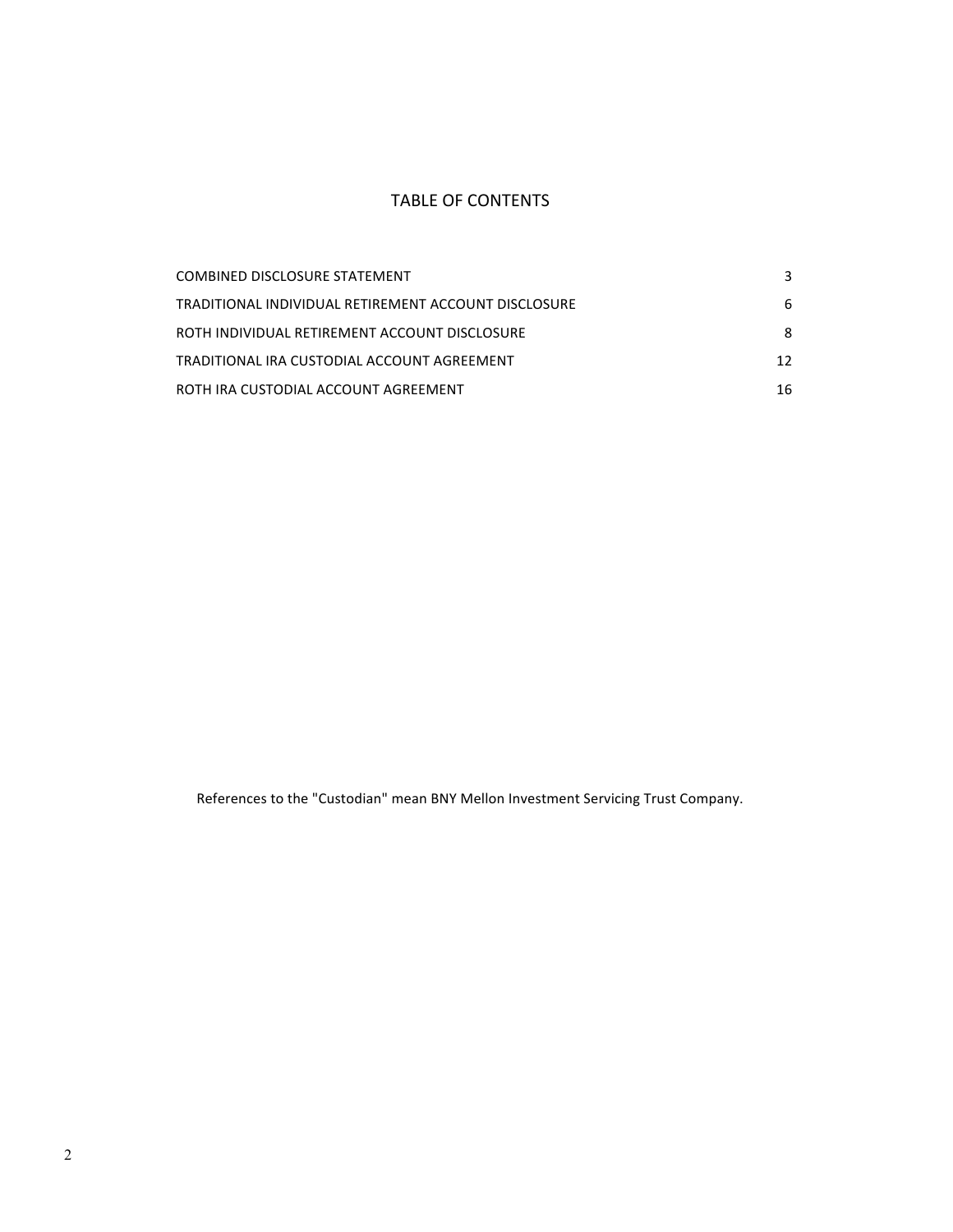# **TRADITIONAL and ROTH INDIVIDUAL RETIREMENT ACCOUNT (IRA) COMBINED DISCLOSURE STATEMENT**

The following information is the disclosure statement required by federal tax regulations. You should read this Disclosure Statement, the Custodial Account Agreement and the prospectuses for the mutual funds in which your Individual Retirement Account ("IRA") contributions will be invested. The rules governing IRAs are subject to change. You should consult Internal Revenue Service ("IRS") Publication 590 or the IRS web site www.irs.gov for updated rules and requirements. 

## **IMPORTANT INFORMATION ABOUT U.S. GOVERNMENT REQUIREMENTS THAT MAY AFFECT YOUR ACCOUNT**

BNY Mellon Investment Servicing Trust Company ("BNY Mellon", "we", or "us"), provides custodial and administrative services for your retirement or savings account. As a result of this role, persons who open a retirement or savings account are considered 'customers' of BNY Mellon ("you" or "your").

To help the U.S. Government fight the funding of terrorism and money laundering activities, Federal law requires BNY Mellon, as a financial institution, to obtain, verify, and record information that identifies each person who opens an account. All accounts we open are opened on a conditional basis – conditioned on our ability to verify your identity in accordance with Federal law.

When establishing an account, you are required to provide your full legal name, address, government issued identification number (e.g. social security number), date of birth, and other information within your account-opening application that will allow us to identify you. We may also request a copy of your driver's license or other identifying documents and may consult third-party databases to help verify your identity. If the account you are opening will be registered in the name of a beneficiary, trust, or estate or charity, we may require additional identifying documentation.

#### If you fail to provide any requested identifying information or documentation when opening your account, your new account application may be rejected.

If we open your account, and you subsequently fail to provide all identification materials we request or if we are subsequently unable to adequately verify your identity as required by U.S. Government regulations, we reserve the right to take any one or more of the following actions:

- $\triangleright$  We may place restrictions on your account which block all purchase transactions and we may place additional restrictions on your account blocking other transactional activities if we determine such additional restrictions are appropriate under Federal law or regulation.
- $\triangleright$  We may close your account, sell (i.e., "liquidate") the assets in your account in the prevailing market at the time, and send you a check representing the cash proceeds of your account. This distribution will be reported to the Internal Revenue Service and may result in unfavorable consequences to you under Federal and state tax laws.

You May Incur Losses. Despite being opened as a conditional account, your account will be invested as you instruct and you will be subject to all market risks during the period between account opening and any liquidation necessitated by your failure to furnish requested identifying information or by an inability to adequately verify your identity. You may also be subject to additional market risks if the additional transactional restrictions discussed above are placed on your account. In addition, the closing of your account may subject you to fees and charges imposed by a sponsor, issuer, depository or other person or entity associated with one or more of the assets in which you are invested, and any sales charges you may have paid in connection with your purchases will not be refunded.

You Assume All Responsibility For These Losses. BNY Mellon expressly disclaims any responsibility or liability for losses you incur as a result of your failure to furnish identification materials we request, including investment losses and any other loss or damage (including but not limited to lost opportunities and adverse tax consequences). If you proceed with the account opening process, you accept all risks of loss resulting from any failure of yours to furnish the identification materials we request or from a subsequent inability to adequately verify your identity in accordance with Federal law or regulation.

#### **STATE UNCLAIMED PROPERTY LAW DISCLOSURE**

The assets in your custodial account are subject to state unclaimed property laws which provide that if no activity occurs in your account within the time period specified by the particular state law, your assets must be transferred to the appropriate state. We are required by law to advise you that your assets may be transferred to an appropriate state in compliance with these state laws.

# **REVOCATION OF YOUR IRA**

You have the right to revoke your IRA and receive the entire amount of your initial investment by notifying the Custodian in writing within seven (7) days of establishing your IRA (account open date). If you revoke your IRA within seven days, you are entitled to a return of the entire amount contributed, without adjustment for such items as sales commissions, administrative expenses, or fluctuations in market value. If you decide to revoke your IRA, notice should be delivered or mailed to the address listed in the application instructions. This notice should be signed by you and include the following:

- 1. The date.
- 2. A statement that you elect to revoke your IRA.
- 3. Your IRA account number.
- 4. The date your IRA was established.
- 5. Your signature and your name printed or typed.

Mailed notice will be deemed given on the date that it is postmarked, if it is properly addressed and deposited either in the United States mail, first class postage prepaid, or with an IRS approved overnight service. This means that when you mail your notice, it must be postmarked on or before the seventh day after your IRA was opened. A revoked IRA will be reported to the IRS and the Depositor on IRS Forms 1099-R and 5498.

#### **CONTRIBUTIONS**

For 2017, the maximum allowable contribution to your individual retirement accounts (deductible, non-deductible, and Roth) is the lesser of (a) \$5,500 or (b) 100% of your compensation or earnings from self-employment. If you are submitting a prior year contribution, the limit was set at \$5,500.

Age 50 or above catch-up contributions – For those who have attained the age of 50 before the close of the taxable year, the annual IRA contribution limit is increased by \$1,000.

For tax years after 2017, the above limits may be subject to Internal Revenue Service ("IRS") cost-of-living adjustments, if any. Please read the Traditional and Roth Individual Retirement Account (IRA) Combined Disclosure Statement carefully or consult IRS Publication 590 or a qualified tax professional for more information about eligibility requirements and contribution restrictions.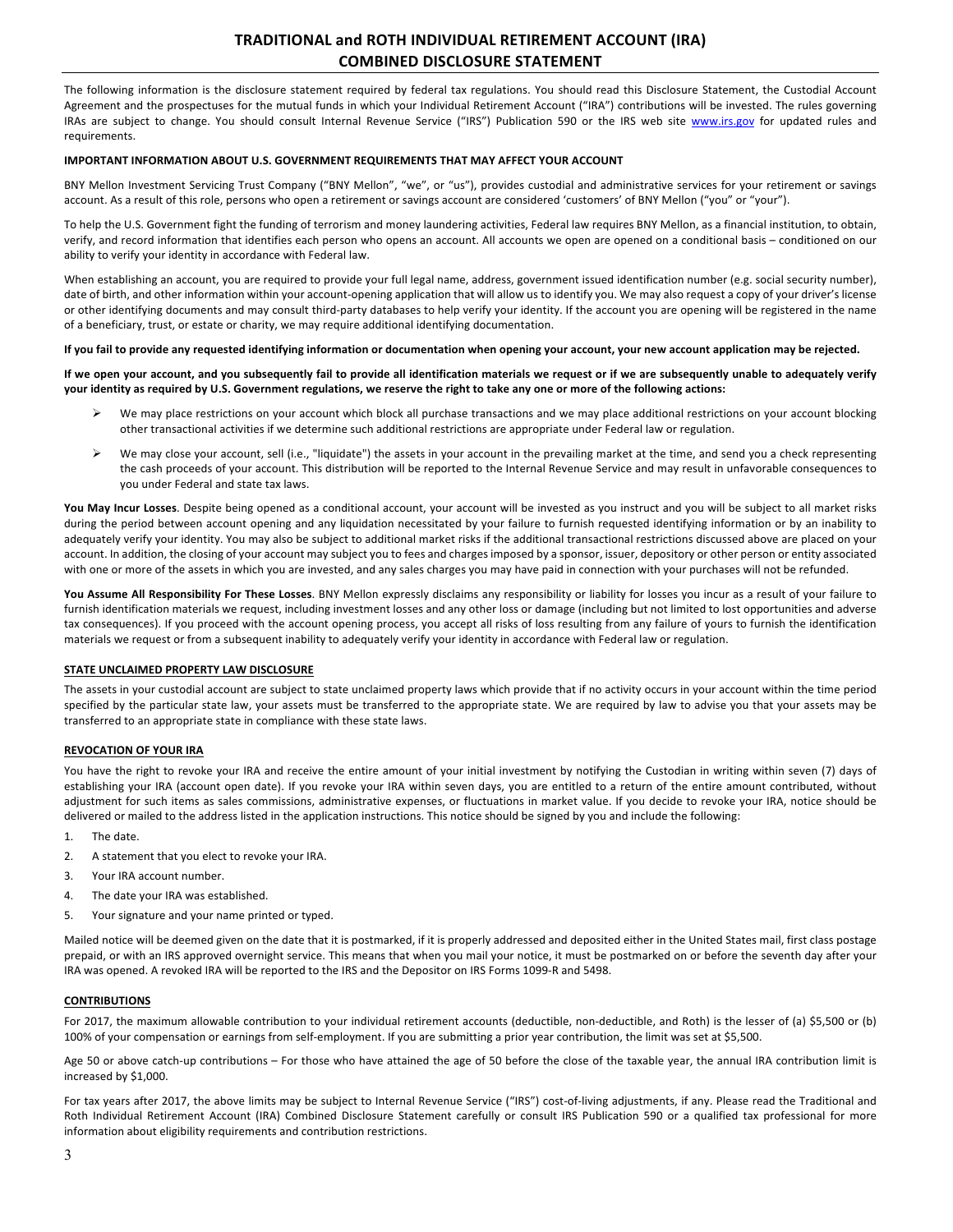Making an IRA contribution on behalf of your spouse - If you have earned compensation, are married and file a joint federal income tax return, you may make an IRA contribution on behalf of your working or nonworking spouse. The total annual contribution limit for both IRAs may not exceed the lesser of the combined compensation of both spouses or the annual IRA contribution limits as set forth by the IRS. Contributions made on behalf of a spouse must be made to a separate IRA account established by your spouse.

Any contribution made to your IRA will be treated as a contribution for the year it is received, unless the contribution is made between January 1 and the April  $15<sup>th</sup>$  postmark deadline and you have identified the contribution as a prior year contribution.

- TRADITIONAL IRA CONTRIBUTION RESTRICTION You cannot make contributions to your traditional IRA for any taxable year after you attain age 701/2.
- **►** ROTH IRA CONTRIBUTION Contributions can continue to be made to a Roth IRA after you attain age 70½ as long as the requirements of earned income are met.

#### **DESCRIPTION OF AVAILABLE OPTIONS FOR YOUR CONTRIBUTIONS**

The assets in your custodial account will be invested in accordance with instructions communicated by you (or following your death, by your beneficiary) or by your (or following your death, your beneficiary's) authorized agent. Account contributions may be invested in shares of one or more mutual funds made available to you in connection with this IRA account (the "Mutual Funds"), or in other investments that are eligible for investment under section 408(a) of the Internal Revenue Code and that are acceptable to the Custodian as investments under the Individual Retirement Account (IRA) Application and Adoption Agreement.

Mutual Fund Investments: An investment in any of the Mutual Funds involves investment risks, including possible loss of principal. In addition, growth in the value of your Mutual Funds is neither guaranteed nor protected due to the characteristics of a mutual fund investment. Detailed information about the shares of each Mutual Fund available to you for investment of your IRA contributions must be furnished to you in the form of a prospectus. The method for computing and allocating annual earnings is set forth in the prospectus. (See the section of each prospectus entitled "Dividends.") The prospectus also sets forth the costs and expenses you incur by being invested in a particular Mutual Fund; such costs and expenses reduce any yield you might obtain from the Mutual Funds. (See the section of the prospectus entitled "Expense Table" and the sections referred to therein.) For further information regarding expenses, earnings, and distributions of a particular Mutual Fund, see that Mutual Fund's financial statements, prospectus and/or statement of additional information.

In Article VIII, Section 23 of the TRADITIONAL IRA CUSTODIAL ACCOUNT AGREEMENT and Article IX, Section 23 of the ROTH IRA CUSTODIAL ACCOUNT AGREEMENT ("Sections 23"), both of which constitute an important part of the APPLICATION and ADOPTION AGREEMENT, you authorize the Custodian to act in its discretion for your benefit in situations where assets in your custodial account are liquidated and the Custodian has not received instructions from you in a timely manner regarding the disposition of such proceeds or where the only instructions received from you cannot reasonably or practicably be carried out. For example, a Mutual Fund may take actions which result in that Mutual Fund, or in your investment in that Mutual Fund, being involuntarily liquidated. The Mutual Fund or the prospectus for that Mutual Fund may direct that the proceeds of the liquidation be placed in an asset not available to you under the APPLICATION and ADOPTION AGREEMENT or provide solely that the cash or other property resulting from the liquidation be distributed directly to shareholders. If the Custodian does not receive timely instructions from you that it can reasonably and practicably carry out (for example, in-kind property distributed by the Mutual Fund may not be a permissible asset for your IRA), then in both Sections 23 you authorize the Custodian to exercise its discretion in acting on your behalf, including taking such actions as placing the proceeds in a money market mutual fund, an FDIC-insured bank account or money market account, distributing the proceeds to you or holding the proceeds uninvested. Other examples may exist involving different liquidation circumstances and different restrictions or limitations regarding the disposition of the proceeds. The Custodian expressly disclaims any liability for any action taken or omitted under the authority of either Section 23, unless the Internal Revenue Code or regulations implementing the Internal Revenue Code require otherwise.

#### **BENEFICIARY DESIGNATIONS**

Per Stirpes Beneficiary Designations: The Custodian shall accept as complete and accurate all written instructions provided in good order by the estate/executor with regard to the identification of the beneficiaries and the allocations thereto.

In the event of your death, the balance of your custodial account shall be paid to the primary beneficiaries who survive you in equal shares (or in the specified shares, if indicated). If none of the primary beneficiaries survive you, the balance of your account shall be paid to the contingent beneficiaries who survive you in equal shares (or in the specified shares, if indicated). If you name multiple primary beneficiaries and a beneficiary does not survive you, such interest is terminated and that percentage will be divided proportionately among the remaining primary beneficiaries. Similarly, unless you have specified otherwise, if no primary beneficiary survives you and you have named multiple contingent beneficiaries and a beneficiary does not survive you, such interest is terminated and that percentage will be divided proportionately among the remaining contingent beneficiaries.

You may change your beneficiaries at any time by giving written notice to the Custodian. If you do not designate a beneficiary, or if all designated beneficiaries predecease you, your surviving spouse will become the beneficiary of your IRA. If you do not have a surviving spouse at the time of your death, your estate will become the beneficiary of your IRA. If a trust is designated as a beneficiary, you must provide both the date of the trust and the name(s) of the trustee(s).

#### **SPOUSAL BENEFICIARY DESIGNATION IN THE EVENT OF DIVORCE**

In the event of a divorce or legal separation, the Custodian will not automatically remove the former spouse as the designated beneficiary without court appointment. If your life circumstances have changed, we suggest you submit an IRA Beneficiary Designation Form. The current beneficiary designation on file with the Custodian will be deemed valid and in full force until such date as the Custodian receives a signed IRA Beneficiary Designation Form, in good order.

#### **SPOUSAL PROVISIONS FOR SAME SEX COUPLES**

In accordance with federal regulations, where an individual is lawfully married to another individual, regardless of sex, both individuals shall be treated as a "spouse" for federal tax purposes. Individuals in a civil union or domestic partnership will not be treated as spouses for federal tax purposes.

#### **TAX REFUND DIRECT DEPOSIT IRA CONTRIBUTIONS**

Taxpayers who qualify for a tax refund may elect to directly deposit their refund into their IRA account. The amount of the refund deposited to your IRA cannot exceed annual IRA limits as set forth by the Internal Revenue Service. You must contact the Custodian in advance of completing IRS Form 8888 to obtain the proper routing instructions. All tax refund contributions will be recorded as current year contributions for the year received.

#### **HEALTH SAVINGS ACCOUNT ("HSA") FUNDING DISTRIBUTION**

You are allowed a one-time, tax-free transfer from an IRA (other than a SEP or SIMPLE IRA) to use toward your annual Health Savings Account ("HSA") contribution. Eligible individuals may make an irrevocable one-time, tax-free "qualified HSA funding distribution" from an IRA and move it directly into an HSA, subject to strict requirements. The HSA funding distribution must be directly transferred from the IRA custodian or trustee to the HSA custodian or trustee. The amount of the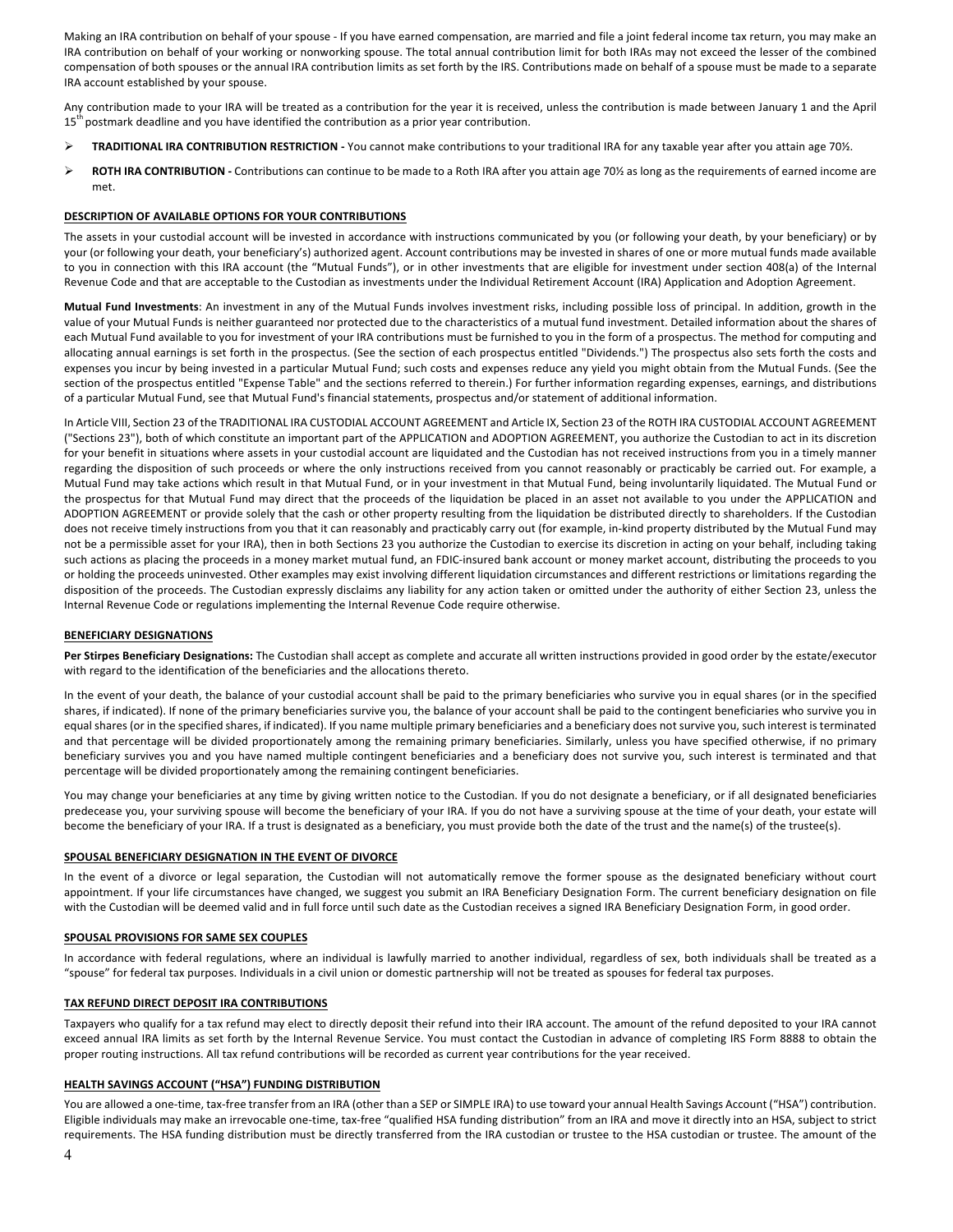transfer cannot exceed the maximum HSA contribution limit for the year that the amount is transferred. The deposited amount is counted toward the individual's total HSA annual contribution limit.

## **NON-SPOUSE BENEFICIARIES OF EMPLOYER PLANS**

Eligible non-spouse beneficiary distributions from an employer's retirement plan can be directly rolled over into a beneficiary/inherited IRA. To accomplish the direct rollover, the plan administrator must distribute the benefit payable to the trustee or custodian and mail it directly to the receiving institution. If the distribution is paid directly to the non-spouse beneficiary, a rollover will not be permitted.

The beneficiary/inherited IRA account must be registered in both the non-spouse beneficiary's name and the decedent's name. A non-spouse beneficiary may include a trust beneficiary that meets the special "look through" rules under the IRS regulations. Non qualified trusts, estates or charities are not eligible for the direct rollover provision.

#### **QUALIFIED RESERVIST DISTRIBUTIONS**

Early distributions paid to certain military reservists called to active duty after September 11, 2001 ("Qualified Reservist Distributions") are eligible to be repaid to an IRA within a two-year period after the end of active duty. This provision applies to distributions made after September 11, 2001. Repayments cannot exceed the amount of your Qualified Reservist Distributions. Repayment cannot be made after the date that is two years after your active duty period ends. The repayments are not treated as rollovers.

## **SAVER'S TAX CREDIT**

The Saver's Tax Credit rewards low to moderate income taxpayers who contribute toward their retirement savings with a non-refundable dollar for dollar tax credit that could reduce their federal income tax liability. Eligibility to participate in the program is based on your filing status and adjusted gross income. For more information about the Saver's Credit, check the IRS website www.irs.gov under the term "Retirement Savings Contributions Credit" or "Saver's Credit".

## **QUALIFIED CHARITABLE DISTRIBUTIONS ("QCDs")**

Certain taxpayers may transfer funds from their IRA to an eligible charitable organization. To qualify the IRA owner must be age 70½ or older. QCDs may be made from a traditional IRA or a Roth IRA and may be used to satisfy a participant's required minimum distribution ("RMD") for the tax year. The maximum annual amount that may be distributed each year is \$100,000 regardless of how many IRAs the participant owns. For married individuals filing a joint return, the limit is \$100,000 for each individual IRA owner. More information about QCDs can be found in IRS Publication 590-B Distributions from Individual Retirement Arrangements (IRAs).

## **PROHIBITED TRANSACTIONS**

If you or your beneficiary engages in any prohibited transaction as described in the Internal Revenue Code (IRC) Section 4975(c) (such as any sale, exchange, borrowing, or leasing of any property between you and your IRA; or any other interference with the independent status of the account), the account will lose its exemption from tax and be treated as having been distributed to you in the tax year in which you or your beneficiary engaged in the prohibited transaction. The distribution may also be subject to additional penalties including a 10% penalty tax if you have not attained age 59%. See Publication 590 for further instructions on calculating taxable gain, reporting amounts in income and prohibited transaction penalty taxes. In addition, if you or your beneficiary use (pledge) all or any part of your IRA as security for a loan, then the portion so pledged will be treated as if distributed to you, and will be taxable to you. Your distribution may also be subject to a 10% penalty tax if you have not attained age 59% during the year which you make such a pledge.

#### **FEES AND CHARGES**

There is an annual custodial maintenance fee for each IRA account as set forth on the Application. The Custodian may also charge a service fee in connection with any distribution from your IRA.

#### **ESTATE TAX**

Amounts payable to your spouse, as your named beneficiary, may qualify for a marital tax deduction for federal estate tax purposes.

#### **INCOME TAX WITHHOLDING**

The Custodian is required to withhold federal income tax from any taxable distribution from your IRA at the rate of 10% unless you choose not to have tax withheld. You may elect out of withholding by advising the Custodian in writing, prior to the distribution, that you do not want tax withheld from the distribution. This election may be made on any distribution request form provided by the Custodian. If you do not elect out of tax withholding, you may direct the Custodian to withhold an additional amount of tax in excess of 10%.

State income tax withholding may also apply to distributions from your IRA account when federal income tax is withheld. Please contact your tax advisor or state tax authority for information about your state's income tax withholding requirements.

#### **ADDITIONAL INFORMATION**

Distributions under \$10 will not be reported on IRS Form 1099-R (as allowed under IRS regulations). However, you must still report these distributions to the IRS on your Form 1040 (as well as other forms that may be required to properly file your tax return).

For more detailed information, you may obtain IRS Publication 590, Individual Retirement Arrangements (IRAs) from any district office of the Internal Revenue Service or by calling 1-800-TAX-FORM.

#### **FILING WITH THE IRS**

Contributions to your IRA must be reported on your tax return (Form 1040 or 1040A, and Form 8606 for nondeductible traditional IRA contributions) for the taxable year contributed. If you are subject to any of the federal penalty taxes due to excess contributions, premature distributions, or missed required minimum distributions, you must file IRS Form 5329.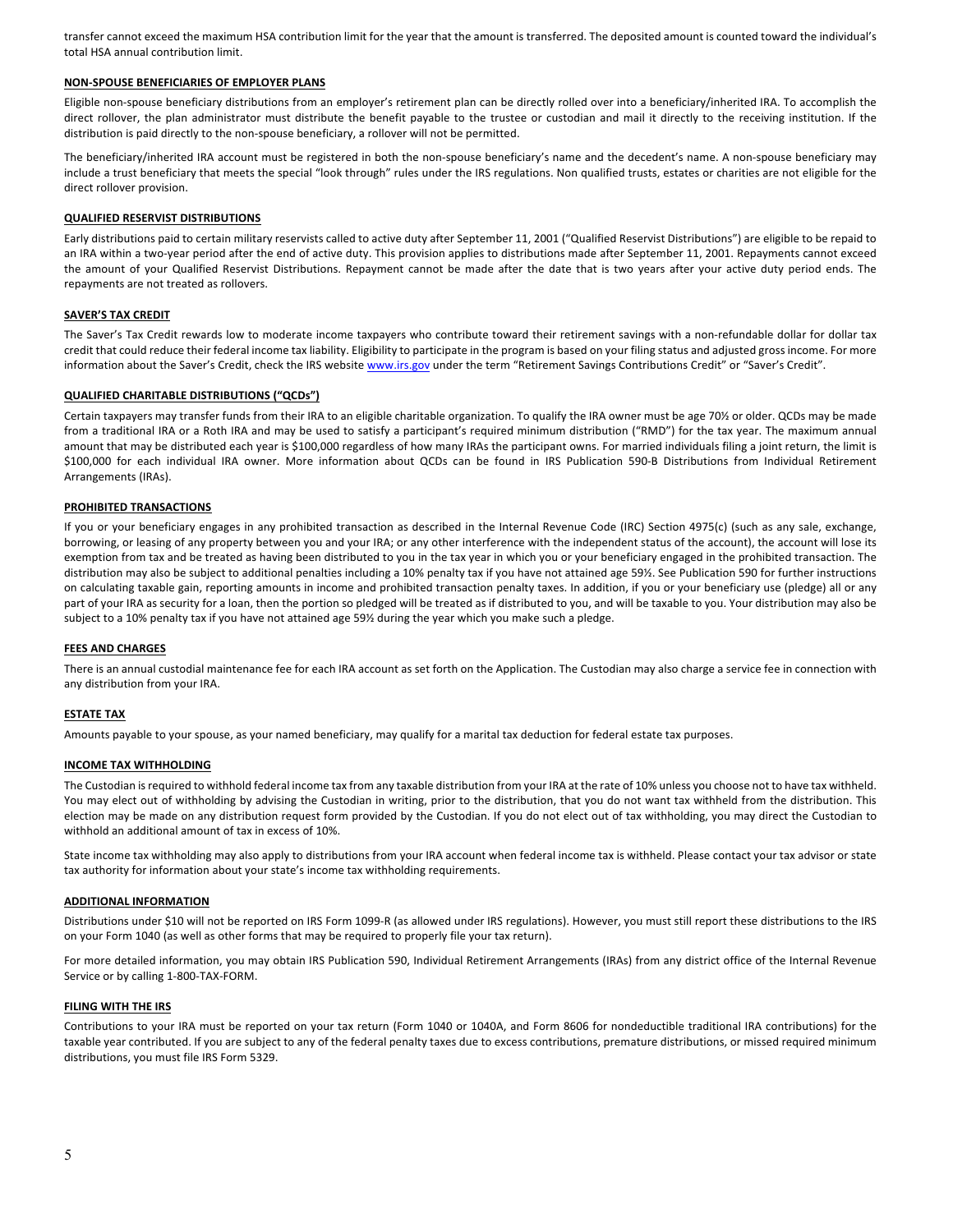You have opened an Individual Retirement Account (IRA), which is a traditional or SEP IRA for the exclusive benefit of you and your beneficiaries, created by a written instrument (the Custodial Account Agreement). The following requirements apply to your IRA:

- 1. Contributions, transfers and rollovers may be made only in "cash" by check, draft, or other form acceptable to the Custodian.
- 2. The Custodian must be a bank, trust company, savings and loan association, credit union or a person who is approved to act in such capacity by the Secretary of the Treasury.
- 3. No part may be invested in life insurance contracts.
- 4. Your interest must be nonforfeitable.
- 5. The assets of the custodial account may not be mixed with other property except in a common investment fund.
- 6. You must begin receiving distributions from your account no later than April 1 of the year following the year in which you attain age 70½; and distributions must be completed over a period that is not longer than the joint life expectancy of you and your beneficiary.

# **TRADITIONAL IRA ELIGIBILITY**

You are permitted to make a regular contribution to your traditional IRA for any taxable year prior to the taxable year you attain age 70%, if you receive compensation for such taxable year. Compensation includes salaries, wages, tips, commissions, bonuses, alimony, royalties from creative efforts and "earned income" in the case of self-employment. The amount which is deductible depends upon whether or not you are an active participant in a retirement plan maintained by your employer; your modified adjusted gross income; your marital status; and your tax filing status.

## **TRADITIONAL IRA INCOME TAX DEDUCTION**

Your contribution to a traditional IRA may be deductible on your federal income tax return. However, there is a phase-out of the IRA deduction if you are an active participant in an employer-sponsored retirement plan. The IRA deduction is reduced proportionately as adjusted gross income increases. Adjusted gross income levels are subject to change each year. Please consult IRS Publication 590 for calculating your deductible contribution as it pertains to individual income and employer-sponsored retirement plan circumstances. Your contributions in excess of the permitted deduction will be considered non-deductible contributions. A deductible IRA contribution can be made to your spouse's IRA even if you are an active participant in an employer-sponsored retirement plan, if your joint adjusted gross income for the tax year does not exceed the limits as set forth by the IRS. The IRA deduction is reduced proportionally as your joint adjusted gross income increases.

## **TRADITIONAL IRA TAXATION AND ROLLOVERS**

The income of your IRA is not taxed until the money is distributed to you. Distributions are taxable as ordinary income when received, except the amount of any distribution representing non-deducted contributions or the return of an excess contribution is not taxed.

#### **IRA ROLLOVERS - IMPORTANT CHANGES TO THE RULES GOVERNING INDIRECT (60-DAY) ROLLOVERS**

Effective January 1, 2015, there is a new restriction on indirect (60-day) IRA-to-IRA rollovers. An IRA participant is allowed only one rollover across all IRAs (Traditional, Rollover, Roth, SEP, SARSEP and SIMPLE IRAs) in aggregate that a taxpayer owns in any 12-month or 365-day period. As an alternative, a participant can make an unlimited number of trustee-to-trustee transfers where the proceeds are delivered directly to the receiving financial institution, successor custodian or trustee. For more information please visit the Internal Revenue Service's web site www.irs.gov using the search term "IRA One-Rollover-Per-Year Rule". You must contact the receiving institution to initiate a trustee-to-trustee transfer.

In general, you may "rollover" a distribution from another IRA, an eligible rollover distribution from your employer's qualified plan, or distributions from certain tax deferred annuities or accounts. If a distribution is rolled over (i.e. deposited in your IRA within 60 calendar days), the amount rolled over is not taxable. The IRS strictly enforces the 60-day time limit. You may rollover a portion of a distribution in which case the remainder will be subject to tax. The IRS requires 20% of any distribution from your employer's qualified plan to be withheld for federal income tax unless your distribution is transferred (as a direct rollover) to an eligible retirement plan such as another qualified plan or IRA.

## **LATE ROLLOVER CONTRIBUTIONS:**

The Internal Revenue Service (IRS) will permit you to deposit a late rollover contribution (exceeding the 60-day time limit), if you meet certain qualifications. All late rollover contribution deposits must be accompanied by a late rollover self-certification form. It is important to know that self-certification does not constitute an automatic waiver of the 60-day time limit. The IRS may, during the course of an examination, determine that your contribution does not meet the requirements for a waiver. If it is determined that you do not meet the requirements you could be subject to additional income, income taxes and penalties. The IRA custodian is required to report all late rollover contribution deposits on IRS Form 5498. For more information and a list of qualifying events please visit the Internal Revenue Service's web site www.irs.gov using the search term "Revenue Procedure 2016-47".

Note: The rules regarding tax-free rollovers are complex and subject to frequent change; you should consult a professional tax advisor if you are considering a rollover.

# **CONVERTING TO A ROTH IRA**

You may also "convert" all or a portion of your traditional, SEP or SIMPLE (after the required two year holding period) IRA to a Roth IRA. You may not convert any portion of a required minimum distribution (RMD). A conversion is a type of distribution and is not tax-free. Distributions are taxable as ordinary income when received, except any amount representing the return of non-deducted contributions is not taxed. The 10% penalty tax on early distributions does not apply to conversion amounts unless an amount attributable to a conversion is distributed from the Roth IRA prior to five years from the date of the conversion. Your traditional IRA may be converted to a Roth IRA by means of an in-house direct transfer (within the same financial institution) or as a direct transfer between two different financial institutions.

A conversion is reported as a distribution from your traditional IRA (IRS Form 1099-R) and a conversion contribution to your Roth IRA (IRS Form 5498). The rules regarding conversions to Roth IRAs are complex and you should consult a professional tax advisor prior to a conversion.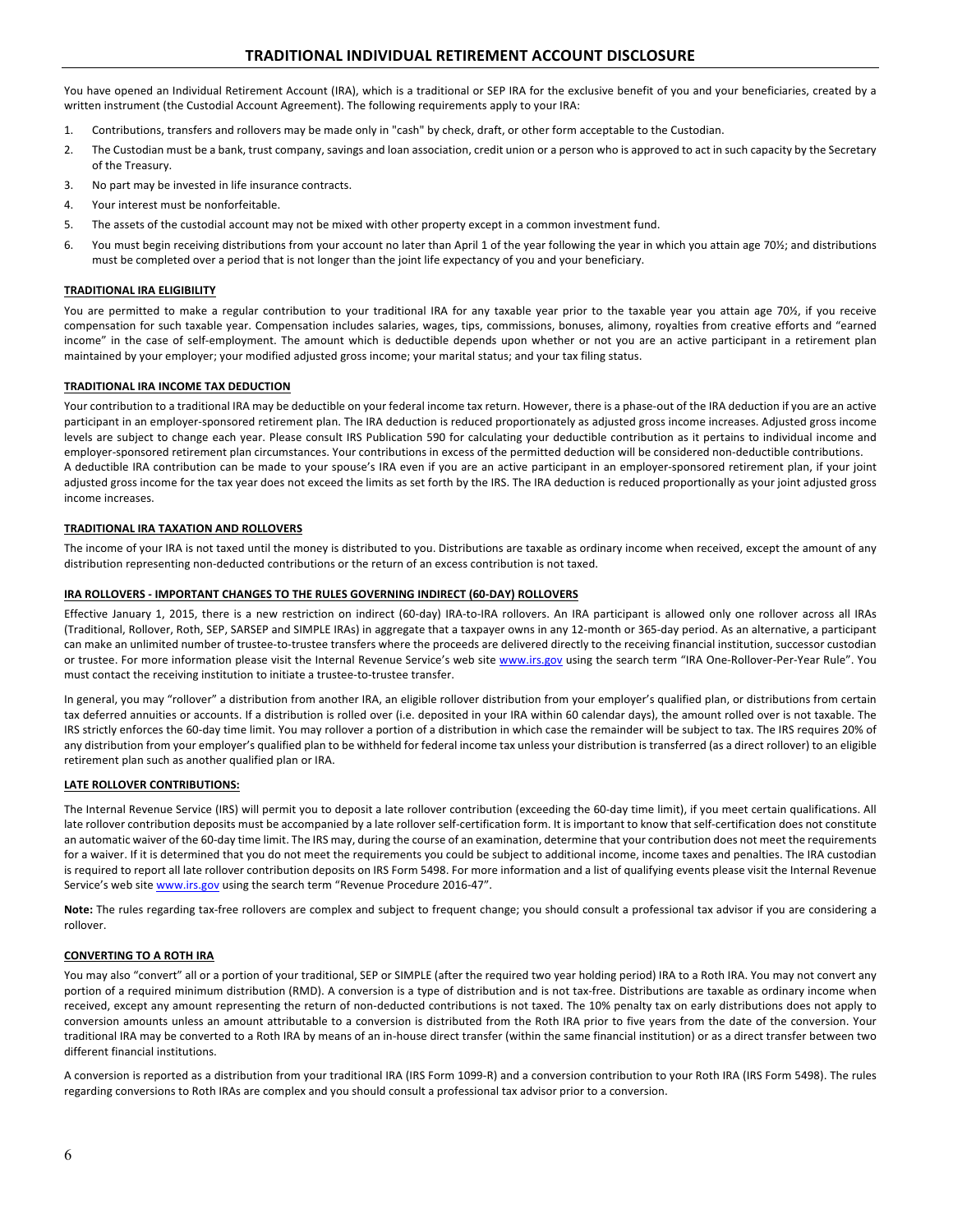#### **RECHARACTERIZATION OF A ROTH IRA CONVERSION (Correction Process)**

You may correct a conversion made in error by recharacterizing the conversion. A conversion is recharacterized by transferring the conversion amount plus allocable earnings back to a traditional IRA. The correction must take place prior to the due date, including extensions, for filing your federal income tax return for the tax year in which the conversion was originally made. A recharacterized conversion may be converted back to a Roth IRA, however limitations may apply. Assets that have been recharacterized back to a traditional IRA cannot be reconverted to a Roth IRA in the same tax year or within thirty days of the recharacterization. A recharacterized conversion is reported as a distribution from the Roth IRA (IRS Form 1099-R) and a recharacterization contribution to the traditional IRA (IRS Form 5498) for the tax year in which the recharacterization occurs. The rules regarding recharacterization are complex and you should consult a professional tax advisor prior to any recharacterization or reconversion. A recharacterization form is available from the Custodian and should be used for all recharacterization requests.

#### **RECHARACTERIZING TRADITIONAL IRA CONTRIBUTIONS**

If you are eligible to contribute to a Roth IRA, all or part of a contribution you make to your traditional IRA, along with allocable earnings or losses, may be recharacterized and treated as if made to your Roth IRA on the date the contribution was originally made to your traditional IRA. Recharacterization of a contribution is irrevocable and must be completed on or before the due date, including extensions, for filing your federal income tax return for the tax year for which the contribution was originally made.

A recharacterized contribution is reported as a distribution from the first IRA (IRS Form 1099-R) and a recharacterization contribution to the second IRA (IRS Form 5498) for the tax year in which the recharacterization occurs. The rules regarding recharacterization are complex and you should consult a professional tax advisor prior to any recharacterization. A recharacterization form is available from the Custodian and should be used for all recharacterization requests.

#### **EXCESS CONTRIBUTIONS**

Amounts contributed to your traditional IRA in excess of the allowable limit will be subject to a non-deductible excise tax of 6% for each year until the excess is used up (as an allowable contribution in a subsequent year) or returned to you. The 6% excise tax will not apply if the excess contribution and earnings allocable to it are distributed by your federal income tax return due date, including extensions. If such a distribution is made, only the earnings are considered taxable income for the tax year in which the excess was contributed to the IRA. The return of earnings may also be subject to the 10% penalty tax on early distributions discussed in the section titled "Early Distributions from a Traditional IRA". If you make an excess contribution to your IRA and it is not corrected on a timely basis, an excise tax of 6% is imposed on the excess amount. This tax will apply each year to any part or all of the excess that remains in your account.

Earnings will be removed with the excess contribution, if corrected before your federal income tax return due date (including extensions), pursuant to Internal Revenue Code Section 408(d)(4) and IRS Publication 590. The IRS may impose a 10% early distribution penalty on the earnings if you are under age 59%. An IRS Form 1099-R will be issued for the year in which the distribution occurred, not the year in which the excess contribution was made. If you are subject to a federal penalty tax due to an excess contribution, you must file IRS Form 5329.

For the purpose of the excess contribution, we will calculate the net income attributable to that contribution (Net Income Attributable or "NIA") using the method provided for in the IRS Final Regulations for Earnings Calculation for Returned or Recharacterized Contributions. This method calculates the NIA based on the actual earnings and losses of the IRA during the time it held the excess contribution. Please note that a negative NIA is permitted and, if applicable, will be deducted from the amount of the excess contribution.

Excess contributions (plus or minus the NIA) that are distributed by your federal income tax return due date (including extensions) will be considered corrected, thus avoiding an excess contribution penalty.

#### **EARLY DISTRIBUTIONS FROM A TRADITIONAL IRA**

Your receipt or use of any portion of your account (excluding any amount representing a return of non-deducted contributions) before you attain age 59% is considered an early or premature distribution. The distribution is subject to a penalty tax equal to 10% of the distribution unless one of the following exceptions applies to the distribution:

- 1. due to your death, or
- 2. made because you are disabled, or
- 3. used specifically for deductible medical expenses which exceed 7.5% of your adjusted gross income, or
- 4. used for health insurance cost due to your unemployment, or
- 5. used for higher education expenses defined in section 529(e)(3) of the Internal Revenue Code, or
- 6. used toward the expenses of a first time home purchase up to a lifetime limit of \$10,000, or
- 7. part of a scheduled series of substantially equal periodic payments over your life, or over the joint life expectancy of you and a beneficiary. If you request a distribution in the form of a series of substantially equal periodic payments, and you modify the payments before 5 years have elapsed and before attaining age 59½, the penalty tax will apply retroactively to the year payments began through the year of such modification, or
- 8. required because of an IRS levy, or
- 9. the distribution is a Qualified Reservist Distribution.

The 10% penalty tax is in addition to any federal income tax that is owed at distribution. For more information on the 10% penalty tax and the exceptions listed above, consult IRS Publication 590. If you are subject to a federal penalty tax due to a premature distribution, you must file IRS Form 5329.

#### **REQUIRED DISTRIBUTIONS FROM A TRADITIONAL IRA**

You are required to begin receiving minimum distributions from your IRA by your required beginning date (April 1 of the year following the year you attain age 70½). The year you attain age 70½ is referred to as your "first distribution calendar year". Your required minimum distribution for each year, beginning with the calendar year you attain age 701%, is generally based upon the value of your account at the end of the prior year divided by the factor for your age (derived from the IRS Uniform Lifetime Distribution Period Table). This table assumes you have a designated spouse beneficiary exactly 10 years younger than you. However, if your spouse is your sole beneficiary and is more than 10 years younger than you, your required minimum distribution for each year is based upon the joint life expectancies of you and your spouse. The account balance that is used to determine each year's required minimum distribution amount is the prior year end fair market value (value as of December 31<sup>st</sup>), adjusted for outstanding rollovers, transfers and recharacterizations (that relate to a conversion or failed conversion made in the prior year). You are responsible for notifying the Custodian of any outstanding amounts.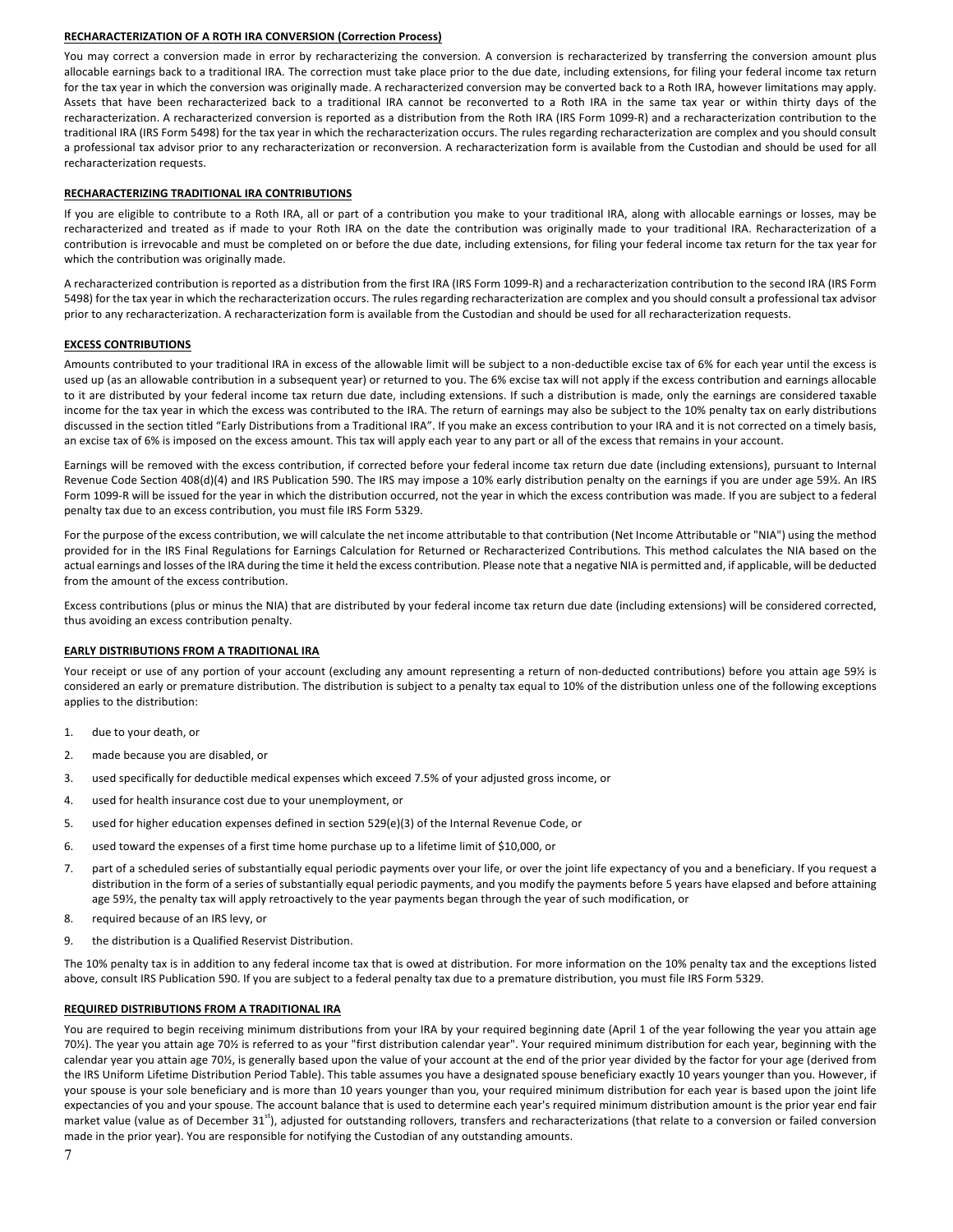If the amount distributed during a taxable year is less than the minimum amount required to be distributed, you will be subject to a penalty tax equal to 50% of the difference between the amount distributed and the amount required to be distributed. You are responsible for monitoring this schedule from year to year to make sure that you are withdrawing the required minimum amount. If you are subject to a federal penalty tax due to a missed required minimum distribution, you must file IRS Form 5329.

However, no payment will be made from this IRA until you provide the Custodian with a proper distribution request acceptable by the Custodian. Upon receipt of such distribution request, you may switch to a joint life expectancy in determining the required minimum distribution if your spouse was your sole beneficiary, as of the January 1<sup>st</sup> of the calendar year that contains your required beginning date, and such spouse is more than 10 years younger than you. The required minimum distribution for the second distribution calendar year and for each subsequent distribution calendar year must be made by December 31 of each such year. A required minimum distribution election form is available from the Custodian.

## **TRADITIONAL IRA DISTRIBUTIONS DUE TO DEATH**

If, prior to your death, you have not started to take your required distributions and you properly designated a beneficiary(ies), the entire value of your IRA must be distributed to your beneficiaries within five years after your death, unless the designated beneficiary elects in writing, no later than September 30<sup>th</sup> of the year following the year in which you die, to take distributions over their life expectancy. These distributions must commence no later than December 31<sup>st</sup> of the calendar year following the calendar year of your death. However, if your spouse is your sole beneficiary, these distributions are not required to commence until the December 31<sup>st</sup> of the calendar year you would have attained age 70½, if that date is later than the required commencement date in the previous sentence. If you die before your required beginning date and you do not have a designated beneficiary, the balance in your IRA must be distributed no later than the December  $31^{\circ}$  of the calendar year that contains the fifth anniversary of your death.

If you die on or after your required beginning date and you have a designated beneficiary, the balance in your IRA will be distributed to your beneficiary over the beneficiary's single life expectancy. These distributions must commence no later than December  $31<sup>st</sup>$  of the calendar year following the calendar year of your death. If you die on or after your required beginning date and you do not have a designated beneficiary, the balance in your IRA must be distributed over a period that does not exceed your remaining single life expectancy determined in the year of your death. However, the required minimum distribution for the calendar year that contains the date of your death is still required to be distributed. Such amount is determined as if you were still alive throughout that year. If your spouse is your sole beneficiary, your spouse may elect to treat your IRA as their own IRA, whether you die before or after your required beginning date. If you die after your required beginning date and your spouse elects to treat your IRA as his or her own IRA, any required minimum that has not been distributed for the year of your death must still be distributed to your surviving spouse and then the remaining balance can be treated as your spouse's own IRA. After your death, your designated beneficiary may name a subsequent beneficiary. Any subsequent beneficiaries must take distributions at least as frequently as the original designated beneficiary. If you do not properly designate a beneficiary, or all designated beneficiaries have predeceased you, your spouse shall become the beneficiary or, if no surviving spouse or unmarried, the distribution will be made to your estate.

## **TRADITIONAL IRA - IRS APPROVED FORM**

Your traditional IRA is the Internal Revenue Service's model custodial account contained in IRS Form 5305-A. Certain additions have been made in Article VIII of the form. By following the form, your traditional IRA meets the requirements of the Internal Revenue Code. However, the IRS has not endorsed the merits of the investments allowed under the IRA. Form 5305-A may also be used by qualifying employers in conjunction with Form 5305-SEP to establish a Simplified Employee Pension plan (SEP) on behalf of employees. If your IRA is part of a SEP, details regarding the plan should also be provided by your employer. IRS Form 5305-A cannot be used in connection with SIMPLE or Roth IRAs or Coverdell Education Savings Accounts.

# **ROTH INDIVIDUAL RETIREMENT ACCOUNT DISCLOSURE**

You have opened a Roth Individual Retirement Account (Roth IRA), which is an account for the exclusive benefit of you and your beneficiaries, created by a written instrument (the Custodial Account Agreement). The following requirements apply to your Roth IRA:

- 1. Contributions, transfers and rollovers may be made only in "cash" by check, draft, or other form acceptable to the Custodian.
- 2. The Custodian must be a bank, trust company, savings and loan association, credit union or a person who is approved to act in such capacity by the Secretary of the Treasury.
- 3. No part may be invested in life insurance contracts.
- 4. Your interest must be nonforfeitable.
- 5. The assets of the custodial account may not be mixed with other property except in a common investment fund.
- 6. There is no age limit on contributions as long as you have earned income.
- 7. Your adjusted gross income must be within the eligibility limits.
- 8. There are no mandatory withdrawals during your lifetime.

#### **ROTH IRA ELIGIBILITY**

You are permitted to make a regular contribution to your Roth IRA for any taxable year if you receive compensation for such taxable year. Compensation includes salaries, wages, tips, commissions, bonuses, alimony, royalties from creative efforts and "earned income" in the case of self-employment.

Contributions can continue to be made to a Roth IRA after you attain age 70% as long as the requirements of earned income are met.

There is a phase-out of eligibility to make a Roth IRA contribution if your adjusted gross income is between certain levels. These limits may be adjusted from time to time by the Internal Revenue Service.

#### **ROTH IRA INCOME TAX DEDUCTION**

Your contribution to a Roth IRA is not deductible on your federal income tax return.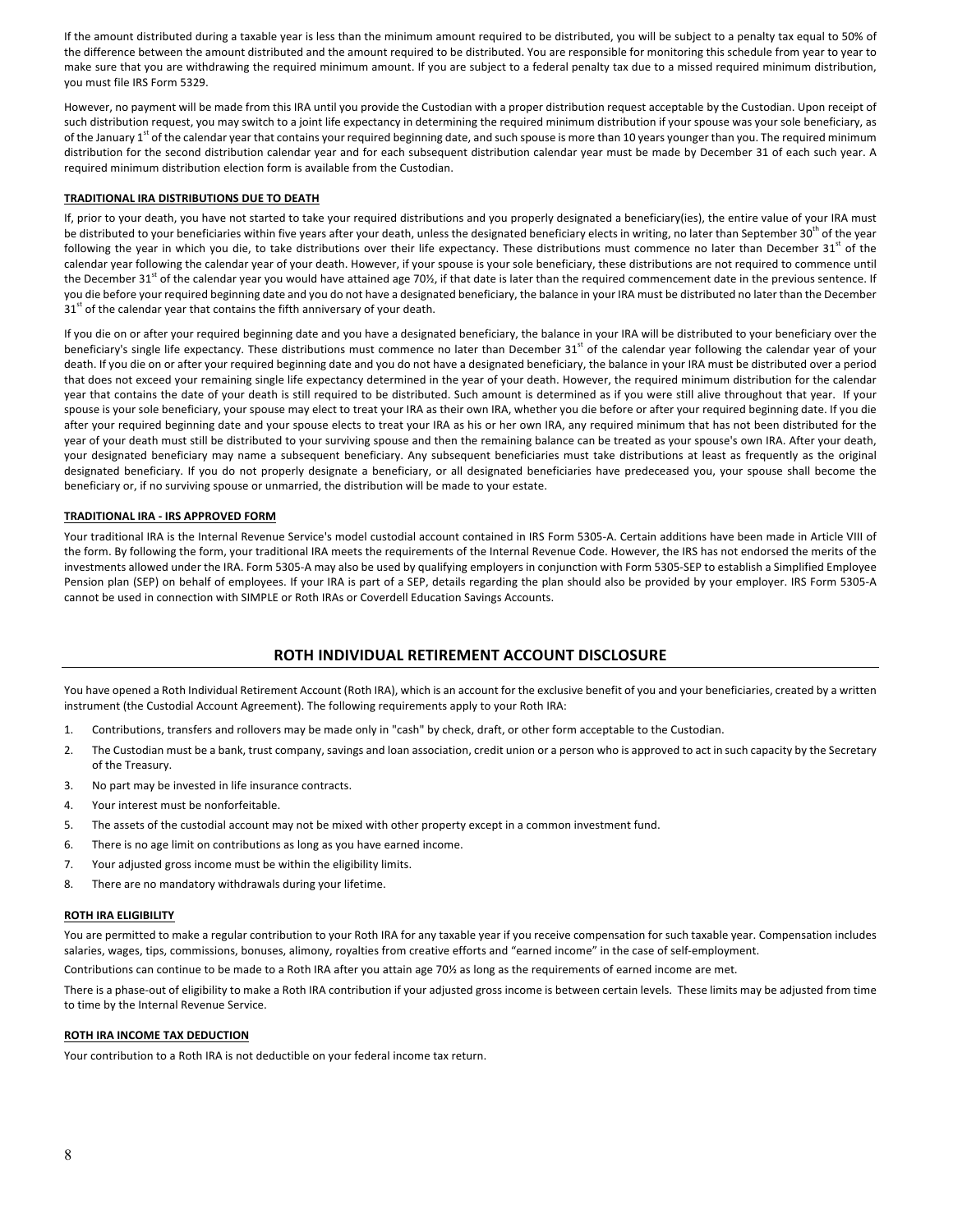#### **IRA ROLLOVERS - IMPORTANT CHANGES TO THE RULES GOVERNING INDIRECT (60-DAY) ROLLOVERS**

Effective January 1, 2015, there is a new restriction on indirect (60-day) IRA-to-IRA rollovers. An IRA participant is allowed only one rollover across all IRAs (Traditional, Rollover, Roth, SEP, SARSEP and SIMPLE IRAs) in aggregate that a taxpayer owns in any 12-month or 365-day period. As an alternative, a participant can make an unlimited number of trustee-to-trustee transfers where the proceeds are delivered directly to the receiving financial institution, successor custodian or trustee. For more information please visit the Internal Revenue Service's web site www.irs.gov using the search term "IRA One-Rollover-Per-Year Rule". You must contact the receiving institution to initiate a trustee-to-trustee transfer.

In general, you may "rollover" a distribution from another IRA, an eligible rollover distribution from your employer's qualified plan, or distributions from certain tax deferred annuities or accounts. If a distribution is rolled over (i.e. deposited in your IRA within 60 calendar days), the amount rolled over is not taxable. The IRS strictly enforces the 60-day time limit. You may rollover a portion of a distribution in which case the remainder will be subject to tax. The IRS requires 20% of any distribution from your employer's qualified plan to be withheld for federal income tax unless your distribution is transferred (as a direct rollover) to an eligible retirement plan such as another qualified plan or IRA.

#### **LATE ROLLOVER CONTRIBUTIONS:**

The Internal Revenue Service (IRS) will permit you to deposit a late rollover contribution (exceeding the 60-day time limit), if you meet certain qualifications. All late rollover contribution deposits must be accompanied by a late rollover self-certification form. It is important to know that self-certification does not constitute an automatic waiver of the 60-day time limit. The IRS may, during the course of an examination, determine that your contribution does not meet the requirements for a waiver. If it is determined that you do not meet the requirements you could be subject to additional income, income taxes and penalties. The IRA custodian is required to report all late rollover contribution deposits on IRS Form 5498. For more information and a list of qualifying events please visit the Internal Revenue Service's web site www.irs.gov using the search term "Revenue Procedure 2016-47".

Note: The rules regarding tax-free rollovers are complex and subject to frequent change; you should consult a professional tax advisor if you are considering a rollover.

#### ROLLOVER FROM A DESIGNATED ROTH CONTRIBUTION ACCOUNT UNDER AN EMPLOYER-SPONSORED PLAN INTO A ROTH IRA

Amounts attributable to a participant's designated Roth contribution account under an employer's 401(k) plan or 403(b) plan are eligible to roll over into a Roth IRA as either a direct rollover or a 60-day rollover. Once the amount is rolled over to a Roth IRA it may not be rolled back to an employer's plan. The rules regarding designated Roth rollovers to Roth IRAs are complex and you should consult a tax advisor prior to initiating a designated Roth rollover.

#### **MILITARY DEATH GRATUITIES AND SERVICE MEMBERS GROUP LIFE INSURANCE (SGLI) PAYMENT ROLLOVERS**

If you received a military death gratuity or SGLI payment, you may contribute all or part of the amount received to your Roth IRA or to a Coverdell Education Savings Account (Coverdell ESA). The contribution is treated as a rollover, except that this type of rollover does not count when figuring the annual limit on the number of rollovers allowed. The amount you can contribute to a Roth IRA or Coverdell ESA under this provision cannot exceed the total amount of such payments that you received because of the death of a person reduced by any part of the amount so received that you have already contributed to a Roth IRA or Coverdell ESA.

## **ROTH CONVERSIONS**

You may convert a traditional, SEP, or SIMPLE (after the required two year holding period) IRA into a Roth IRA. You may not convert any portion of a required minimum distribution (RMD). If a distribution is converted from a traditional IRA and is deposited to your Roth IRA within 60 calendar days, the amount of the conversion distribution will be taxed as ordinary income, except any amount which represents the return of non-deductible contributions is not taxed. The IRS enforces the 60-day time limit strictly. The 10% penalty for early distributions will not apply to the amount converted if held in your Roth IRA for at least five years and certain other criteria are met. See the section titled "Taxation of Roth IRA Distributions". Your traditional IRA may be converted to a Roth IRA by means of an in-house direct transfer (within the same financial institution) or as a direct transfer between two different financial institutions.

A conversion is reported as a distribution from your traditional IRA (IRS Form 1099-R) and a conversion contribution to your Roth IRA (IRS Form 5498). The rules regarding conversions to Roth IRAs are complex and you should consult a professional tax advisor prior to a conversion.

#### **EMPLOYER-SPONSORED PLAN CONVERSIONS TO A ROTH IRA**

Conversion rollovers from employer-sponsored plans, such as qualified plans and 403(b) plans, to a Roth IRA are permitted.

#### **RECHARACTERIZATION OF A CONVERSION (Correction Process)**

You may correct a conversion made in error by recharacterizing the conversion. A conversion is recharacterized by moving the conversion amount, plus allocable earnings, back to a traditional IRA. The correction must take place prior to the due date, including extensions, for filing your federal income tax return for the tax year in which the conversion was originally made. A recharacterized conversion may be converted back to a Roth IRA, however limitations may apply. Assets that have been recharacterized back to a traditional IRA cannot be reconverted to a Roth IRA in the same tax year or within thirty days of the recharacterization.

A recharacterized conversion is reported as a distribution from the Roth IRA (IRS Form 1099-R) and a recharacterization contribution to the traditional IRA (IRS Form 5498) for the tax year in which the recharacterization occurs. The rules regarding recharacterization are complex and you should consult a professional tax advisor prior to any recharacterization or reconversion. A recharacterization form is available from the Custodian and should be used for all recharacterization or reconversion requests.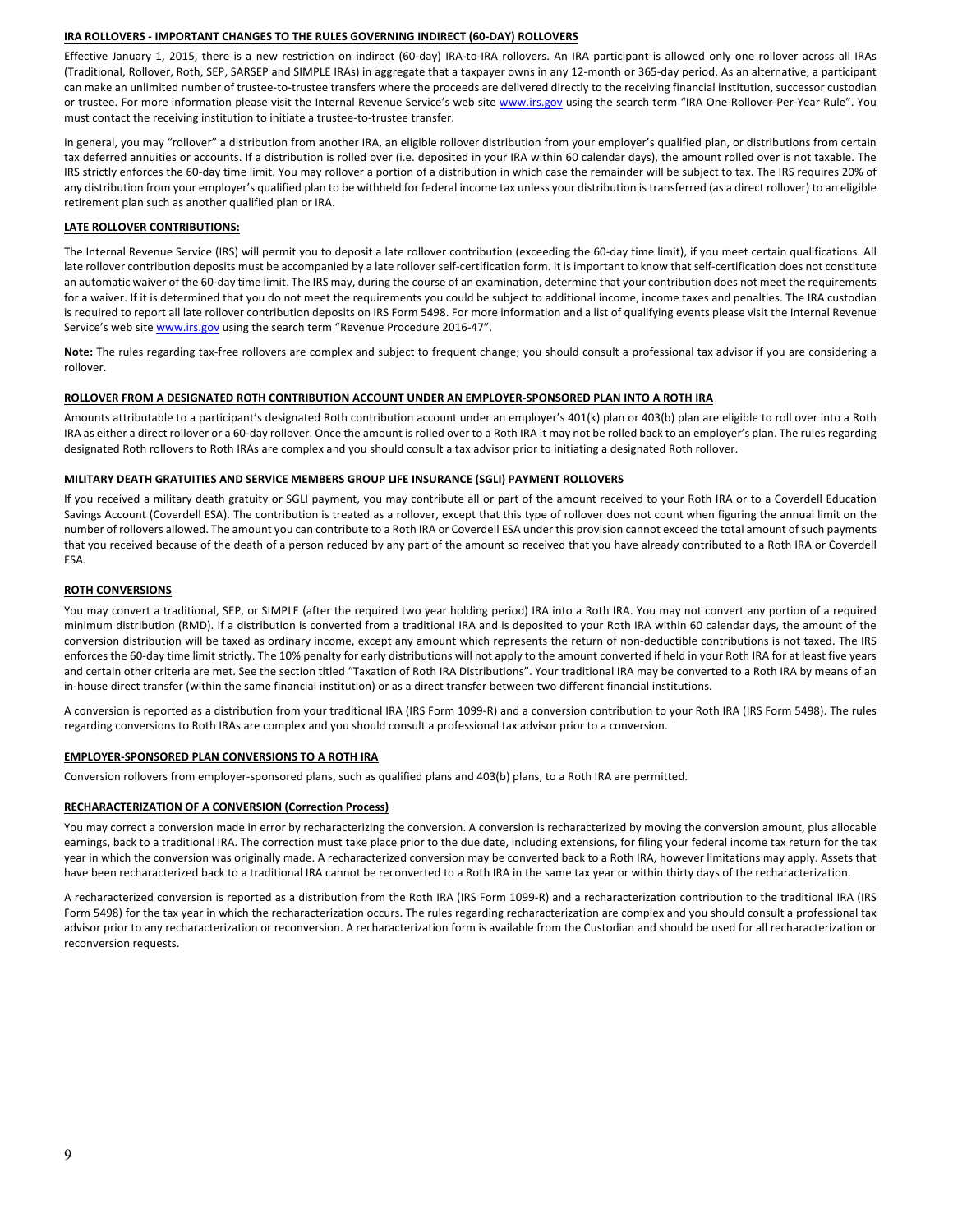#### **RECHARACTERIZING A ROTH IRA CONTRIBUTION**

All or part of a contribution you make to your Roth IRA, along with any allocable earnings or losses, may be recharacterized and treated as if made to your traditional IRA on the date the contribution was originally made to your Roth IRA. All or part of a contribution you make to your traditional IRA may be recharacterized and treated as if made to your Roth IRA on the date the contribution was originally made to your traditional IRA. Recharacterization of a contribution is irrevocable and must be completed on or before the due date, including extensions, for filing your federal income tax return for the tax year for which the contribution was originally made.

A recharacterized contribution is reported as a distribution from the first IRA (IRS Form 1099-R) and a recharacterization contribution to the second IRA (IRS Form 5498) for the tax year in which the recharacterization occurs.

#### **EXCESS CONTRIBUTIONS**

Amounts contributed to your Roth IRA in excess of the allowable limit will be subject to a non-deductible excise tax of 6% for each year until the excess is used up (as an allowable contribution in a subsequent year) or returned to you. The 6% excise tax on excess contributions will not apply if the excess contribution and earnings allocable to it are distributed by your federal income tax return due date, including extensions. If such a distribution is made, only the earnings are considered taxable income for the tax year in which the excess was contributed to the IRA. The return of earnings may also be subject to the 10% penalty tax on early distributions. An IRS Form 1099-R will be issued for the year in which the distribution occurred, not the year in which the excess contribution was made. Consult IRS Publication 590 for more information pertaining to excess contributions. If you make an excess contribution to your Roth IRA and it is not corrected on a timely basis, an excise tax of 6% is imposed on the excess amount. This tax will apply each year to any part or all of the excess that remains in your account.

Earnings will be removed with the excess contribution if corrected before your federal income tax return due date (including extensions), pursuant to Internal Revenue Code Section 408(d)(4) and IRS Publication 590. The IRS may impose a 10% early distribution penalty on the earnings if you are under age 59%. If you are subject to a federal penalty tax due to an excess contribution, you must file IRS Form 5329.

For the purpose of the excess contribution, we will calculate the net income attributable to that contribution (Net Income Attributable or "NIA") using the method provided for in the IRS Final Regulations for Earnings Calculation for Returned or Recharacterized Contributions. This method calculates the NIA based on the actual earnings and losses of the Roth IRA during the time it held the excess contribution. Please note that a negative NIA is permitted and, if applicable, will be deducted from the amount of the excess contribution.

Excess contributions (plus or minus the NIA) that are distributed by your federal income tax return due date (plus extensions) will be considered corrected, thus avoiding an excess contribution penalty.

#### **TAXATION OF ROTH IRA DISTRIBUTIONS**

Any distribution, or portion of any distribution, which consists of the return of contributions you made to your Roth IRA is not subject to federal income tax. For federal income tax purposes, contributions are presumed to be withdrawn first, then conversion contributions, then earnings.

Qualified Distribution - The earnings on your contributions will not be subject to federal income tax or penalty if the assets being withdrawn have been in your Roth IRA for at least five (5) years (from the first taxable year in which your initial contribution, including rollover or conversion contribution, was made to the Roth IRA) in addition to any one of the following:

- 1. vou have attained age 59%, or
- 2. used toward the expenses of a first time home purchase up to a lifetime limit of \$10,000, or
- 3. made because you are disabled, or
- 4. due to your death.

Non-Qualified Distribution - The earnings portion of a distribution made prior to the end of the five-year holding period, regardless of the reason, is considered a non-qualified distribution and is subject to ordinary income tax. The earnings may also be subject to a 10% penalty tax if you are under age 59%, unless an early distribution exception applies. The distribution of amounts attributable to conversion contributions (prior to five years from the tax year of conversion) may be subject to a 10% penalty tax if you are under age 59½, unless an early distribution exception applies. Exceptions to the 10% penalty tax on early distributions are described in the section titled "Early Distributions from a Roth IRA". If you are subject to a federal penalty tax due to a premature distribution, you must file IRS Form 5329.

#### **EARLY DISTRIBUTIONS FROM A ROTH IRA**

The earnings portion of distributions made prior to the end of the five-year holding period, or which fail to meet the criteria as outlined in "Taxation of Roth IRA Distributions", are subject to ordinary income taxes. The earnings portion of the distribution is also subject to the 10% penalty tax on early distributions unless one of the following exceptions applies to the distribution:

- 1. you have attained age 591/2, or
- 2. due to your death, or
- 3. made because you are disabled, or
- 4. used specifically for deductible medical expenses which exceed 7.5% of your adjusted gross income, or
- 5. used for health insurance cost due to your unemployment, or
- 6. used for higher education expenses defined in section  $529(e)(3)$  of the Internal Revenue Code, or
- 7. used toward the expenses of a first time home purchase up to a lifetime limit of \$10,000, or
- 8. part of a scheduled series of substantially equal payments over your life, or over the joint life expectancy of you and a beneficiary. If you request a distribution in the form of a series of substantially equal payments, and you modify the payments before 5 years have elapsed and before attaining age 59½, the penalty tax will apply retroactively to the year payments began through the year of such modification, or
- 9. required because of an IRS levy, or
- 10. the distribution is a Qualified Reservist Distribution.

The 10% penalty tax is in addition to any federal income tax that is owed at distribution. For more information on the 10% penalty tax and the exceptions listed above, consult IRS Publication 590.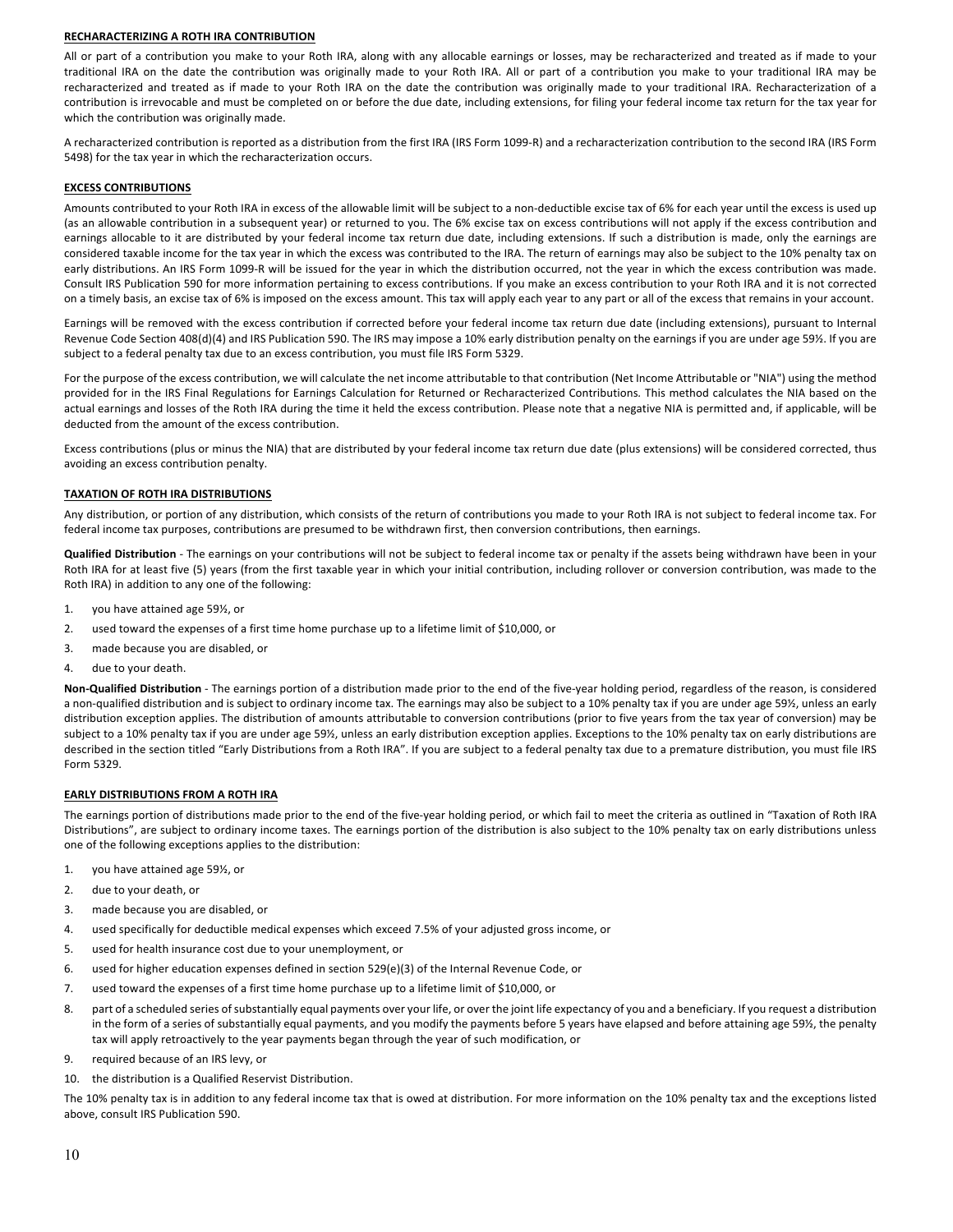#### **ROTH IRA REQUIRED DISTRIBUTIONS**

You are not required to take distributions from your Roth IRA during your lifetime.

#### **ROTH IRA DISTRIBUTION DUE TO DEATH**

If you have properly designated a beneficiary(ies), the entire value of your Roth IRA must be distributed to your beneficiaries within five years after your death, unless the designated beneficiary elects in writing, no later than September  $30<sup>th</sup>$  of the year following the year in which you die, to take distributions over their life expectancy. These distributions must commence no later than December 31<sup>st</sup> of the calendar year following the calendar year of your death. Your designated beneficiary may name a subsequent beneficiary. Any subsequent beneficiaries must take distributions at least as frequently as the original designated beneficiary.

If you do not properly designate a beneficiary, or all designated beneficiaries have predeceased you, your spouse shall become the beneficiary or, if no surviving spouse or unmarried, the distribution will be made to your estate. If your designated beneficiary is your spouse, your spouse may elect to treat your Roth IRA as their own.

#### **ROTH IRA - IRS APPROVED FORM**

Your Roth IRA is the Internal Revenue Service's model custodial account contained in IRS Form 5305-RA. Certain additions have been made in Article IX of the form. By following the form, your Roth IRA meets the requirements of the Internal Revenue Code. However, the IRS has not endorsed the merits of the investments allowed under the Roth IRA. IRS Form 5305-RA cannot be used in connection with, SEP, SIMPLE or traditional IRAs or Coverdell Education Savings Accounts.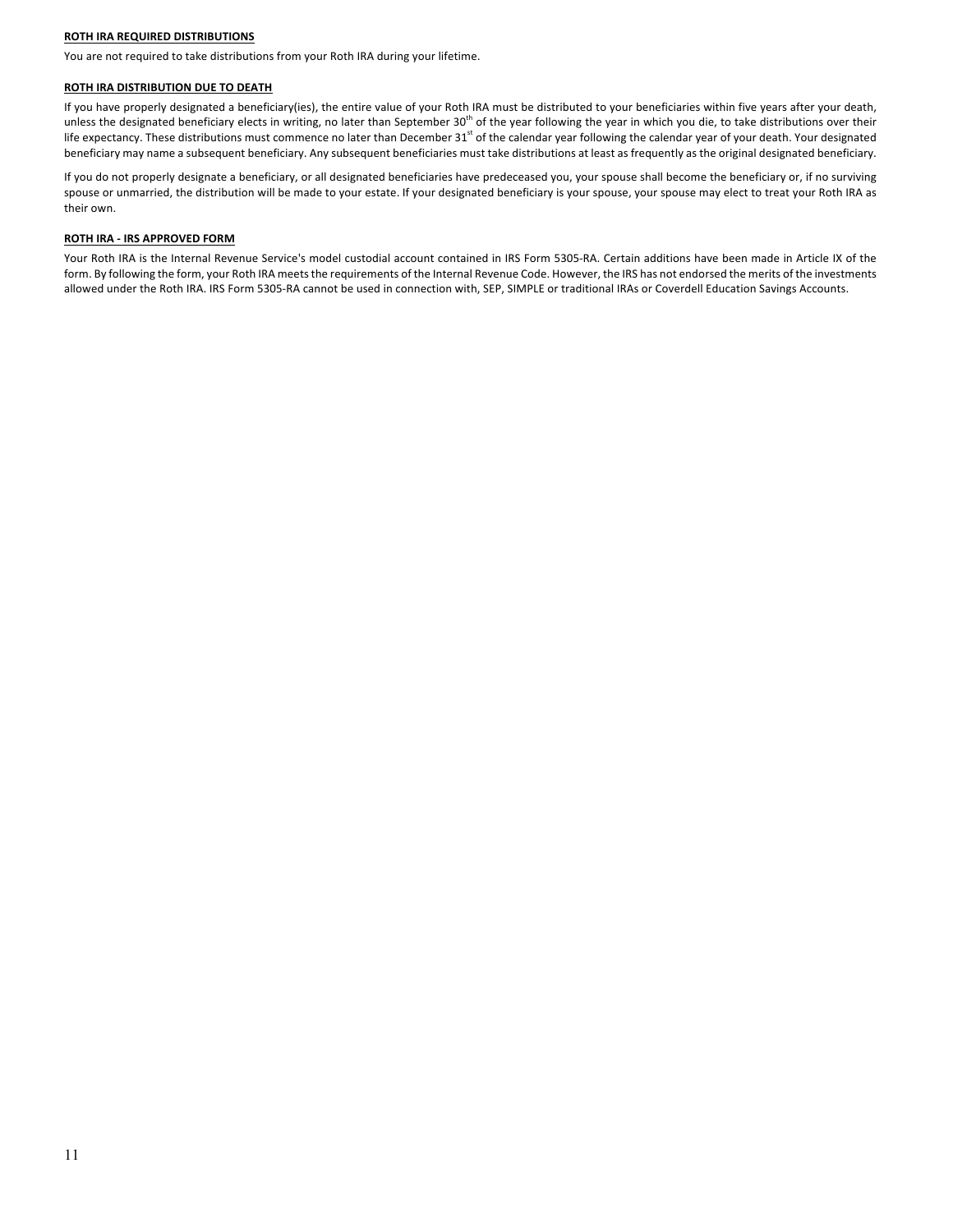# (Under section 408(a) of the Internal Revenue Code - Form 5305-A (Revised March 2002))

Form 5305-A is a model custodial account agreement that meets the requirements of section 408(a) and has been pre-approved by the IRS. The Depositor whose name appears in the accompanying Application is establishing an Individual Retirement Account ("IRA") under section 408(a) to provide for his or her retirement and for the support of his or her beneficiaries after death. The account must be created in the United States for the exclusive benefit of the Depositor or his or her beneficiaries.

The Custodian has given the Depositor the disclosure statement required under Regulations section 1.408-6.

The Depositor and the Custodian make the following agreement:

# **ARTICLE I**

Except in the case of a rollover contribution described in section  $402(c)$ ,  $403(a)(4)$ ,  $403(b)(8)$ ,  $408(d)(3)$ , or  $457(e)(16)$ , an employer contribution to a simplified employee pension plan as described in section 408(k), or a recharacterized contribution described in section 408A(d)(6), the Custodian will accept only cash contributions up to \$3,000 per year for tax years 2002 through 2004. That contribution limit is increased to \$4,000 for tax years 2005 through 2007 and \$5,000 for 2008 and thereafter. For individuals who have reached the age of 50 before the close of the tax year, the contribution limit is increased to \$3,500 per year for tax years 2002 through 2004, \$4,500 for 2005, \$5,000 for 2006 and 2007, and \$6,000 for 2008 and thereafter. For tax years after 2008, the above limits will be increased to reflect a cost-of-living adjustment, if any.

## **ARTICLE II**

The Depositor's interest in the balance in the custodial account is nonforfeitable.

## **ARTICLE III**

- 1. No part of the custodial funds may be invested in life insurance contracts, nor may the assets of the custodial account be commingled with other property except in a common trust fund or common investment fund (within the meaning of section 408(a)(5)).
- 2. No part of the custodial account funds may be invested in collectibles (within the meaning of section 408(m)) except as otherwise permitted by section 408(m)(3), which provides an exception for certain gold, silver and platinum coins, coins issued under the laws of any state and certain bullion.

## **ARTICLE IV**

- Notwithstanding any provision of this agreement to the contrary, the distribution of the Depositor's interest in the custodial account shall be made in accordance with the following requirements and shall otherwise comply with section 408(a)(6) and the regulations thereunder, the provisions of which are herein incorporated by reference.
- 2. The Depositor's entire interest in the custodial account must be, or begin to be, distributed not later than the Depositor's required beginning date, April 1 following the calendar year in which the Depositor reaches age 70%. By that date, the Depositor may elect, in a manner acceptable to the Custodian, to have the balance in the custodial account distributed in:
	- $(a)$  A single sum or
	- (b) Payments over a period not longer than the life of the Depositor or the joint lives of the Depositor and his or her designated beneficiary.
- 3. If the Depositor dies before his or her entire interest is distributed to him or her, the remaining interest will be distributed as follows:
	- (a) If the Depositor dies on or after the required beginning date and:
		- i. the designated beneficiary is the Depositor's surviving spouse, the remaining interest will be distributed over the surviving spouse's life expectancy as determined each year until such spouse's death, or over the period in paragraph (a)(iii) below if longer. Any interest remaining after the spouse's death will be distributed over such spouse's remaining life expectancy as determined in the year of the spouse's death and reduced by 1 for each subsequent year, or, if distributions are being made over the period in paragraph (a)(iii) below, over such period.
		- ii. the designated beneficiary is not the Depositor's surviving spouse, the remaining interest will be distributed over the beneficiary's remaining life expectancy as determined in the year following the death of the Depositor and reduced by 1 for each subsequent year, or over the period in paragraph (a)(iii) below if longer.
		- iii. there is no designated beneficiary; the remaining interest will be distributed over the remaining life expectancy of the Depositor as determined in the year of the Depositor's death and reduced by 1 for each subsequent year.
		- (b) If the Depositor dies before the required beginning date, the remaining interest will be distributed in accordance with (i) below or, if elected or there is no designated beneficiary, in accordance with (ii) below:
			- i. The remaining interest will be distributed in accordance with paragraphs (a)(i) and (a)(ii) above (but not over the period in paragraph (a)(iii), even if longer), starting by the end of the calendar year following the year of the Depositor's death. If, however, the designated beneficiary is the Depositor's surviving spouse, then this distribution is not required to begin before the end of the calendar year in which the Depositor would have reached age 70%. But, in such case, if the Depositor's surviving spouse dies before distributions are required to begin, then the remaining interest will be distributed in accordance with  $(a)(ii)$  above (but not over the period in paragraph  $(a)(iii)$ , even if longer), over such spouse's designated beneficiary's life expectancy, or in accordance with (ii) below if there is no such designated beneficiary.
			- ii. The remaining interest will be distributed by the end of the calendar year containing the fifth anniversary of the Depositor's death.
- 4. If the Depositor dies before his or her entire interest has been distributed and if the designated beneficiary is not the Depositor's surviving spouse, no additional contributions may be accepted in the account.
- 5. The minimum amount that must be distributed each year, beginning with the year containing the Depositor's required beginning date, is known as the "required minimum distribution" and is determined as follows:
	- (a) The required minimum distribution under paragraph 2(b) for any year, beginning with the year the Depositor reaches age 70%, is the Depositor's account value at the close of business on December 31 of the preceding year divided by the distribution period in the uniform lifetime table in Regulations section 1.401(a)(9)-9. However, if the Depositor's designated beneficiary is his or her surviving spouse, the required minimum distribution for a year shall not be more than the Depositor's account value at the close of business on December 31 of the preceding year divided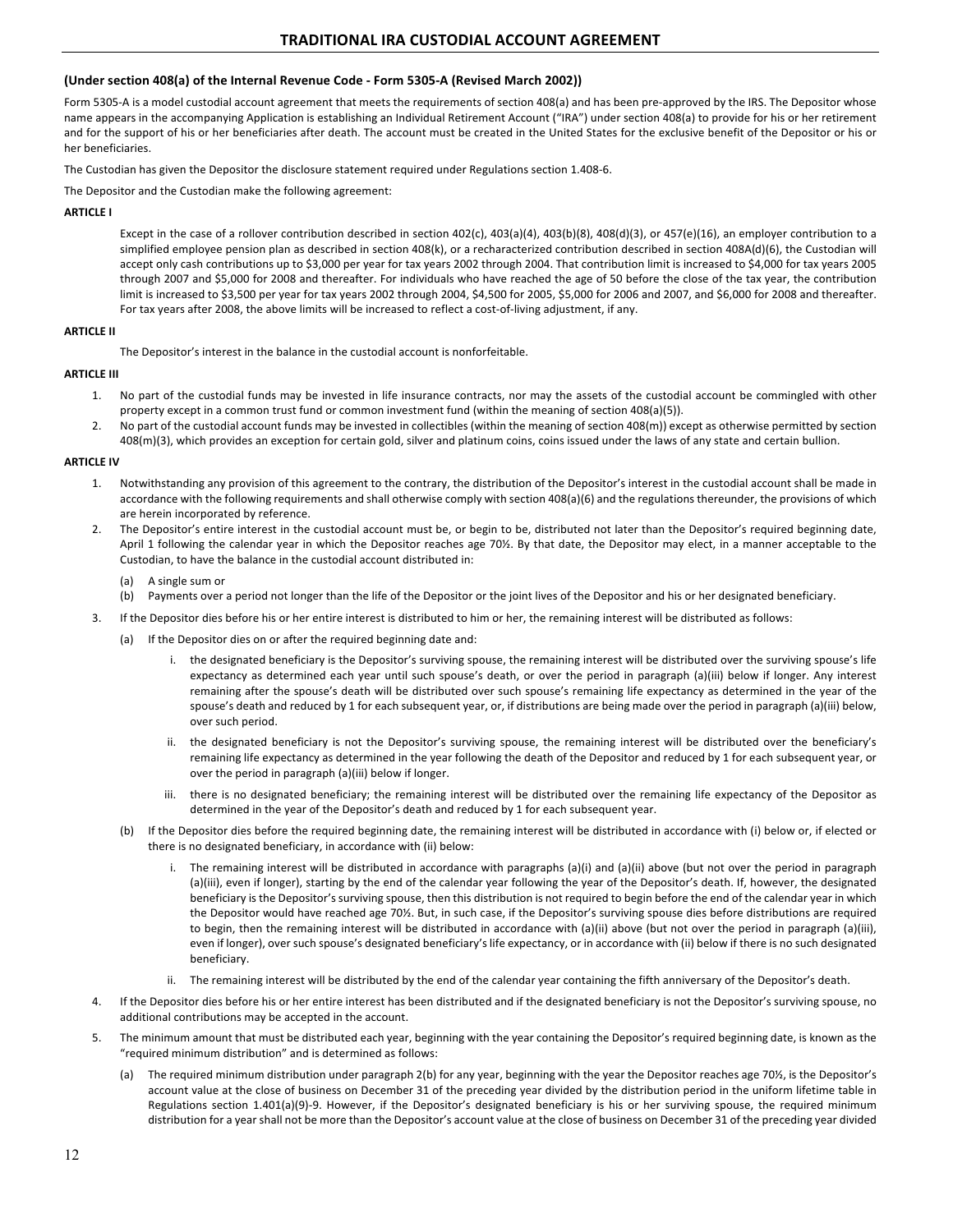by the number in the joint and last survivor table in Regulations section 1.401(a)(9)-9. The required minimum distribution for a year under this paragraph (a) is determined using the Depositor's (or, if applicable, the Depositor and spouse's) attained age (or ages) in the year.

- (b) The required minimum distribution under paragraphs 3(a) and 3(b)(i) for a year, beginning with the year following the year of the Depositor's death (or the year the Depositor would have reached age 70%, if applicable under paragraph  $3(b)(i)$ ) is the account value at the close of business on December 31 of the preceding year divided by the life expectancy (in the single life table in Regulations section 1.401(a)(9)-9) of the individual specified in such paragraphs 3(a) and 3(b)(i).
- (c) The required minimum distribution for the year the Depositor reaches age 70% can be made as late as April 1 of the following year. The required minimum distribution for any other year must be made by the end of such year.
- 6. The owner of two or more traditional IRAs may satisfy the minimum distribution requirements described above by taking from one traditional IRA the amount required to satisfy the requirement for another in accordance with the regulations under section  $408(a)(6)$ .

#### **ARTICLE V**

- 1. The Depositor agrees to provide the Custodian with information necessary for the Custodian to prepare any reports required under sections 408(i) and Regulations sections 1.408-5 and 1.408-6.
- 2. The Custodian agrees to submit to the Internal Revenue Service (IRS) and Depositor the reports prescribed by the IRS.

#### **ARTICLE VI**

Notwithstanding any other articles, which may be added or incorporated, the provisions of Articles I through III and this sentence will be controlling. Any additional articles that are not consistent with section 408(a) and the related regulations will be invalid.

#### **ARTICLE VII**

This agreement will be amended from time to time to comply with the provisions of the Code and related regulations. Other amendments may be made with the consent of the persons whose signature appears on the IRA application.

#### **ARTICLE VIII**

- 1. All funds in the custodial account (including earnings) shall be invested in assets permissible under the Code which have been designated by the Custodian as eligible for investment ("Eligible Assets") as directed by the Depositor in compliance with this Agreement. Eligible Assets will be purchased at the prices determined in accordance with the market applicable to particular Eligible Assets.
- 2. The Custodian may hold all Eligible Assets in accounts registered to the Custodian or its nominee. Depositor shall be the beneficial owner of all Eligible Assets held in the custodial account notwithstanding such registration.
- 3. The Depositor (or the Depositor's authorized agent) shall, from time to time, direct the Custodian to invest funds received by the Custodian under this Agreement. Any funds received by the Custodian under this Agreement for which the Custodian does not receive investment directions may, at the sole discretion of the Custodian, be returned to the Depositor or held uninvested until direction is received from the Depositor (or the Depositor's authorized agent), in either case without such funds being deemed contributed to the custodial account. The Depositor shall be the beneficial owner of all Eligible Assets held in the custodial account, and the Custodian shall not vote any such shares except upon written direction of the Depositor.
- 4. The Custodian agrees to forward, or to cause to be forwarded, to Depositor (i) the then-current prospectus, if any, applicable to each Eligible Asset held in the custodial account, and (ii) any notices, proxies and proxy soliciting materials received by it with respect to Eligible Assets held in the custodial account.
- 5. The Depositor shall have the right by written notice to the Custodian (i) to designate one or more beneficiaries to receive any benefit to which the Depositor may be entitled in the event of the Depositor's death prior to the complete distribution of such benefit, and (ii) to designate one or more beneficiaries in replacement of any previously designated beneficiaries. Any such notice will be deemed to be in effect when received in good order by the Custodian. If no such designation is in effect at the time of the Depositor's death, or if all designated beneficiaries have predeceased the Depositor, the Depositor's surviving spouse shall become the Depositor's beneficiary, or, if the Depositor does not have a surviving spouse at the time of death, the distribution will be made to the Depositor's estate.
- 6. (a) The Custodian shall have the right to receive rollover contributions. The Custodian reserves the right to refuse to accept any property or contribution which is not in the form of cash.
	- (b) The Custodian, upon written direction of the Depositor (or the Depositor's authorized agent) and after submission to the Custodian of such documents as it may reasonably require, shall transfer the assets held under this Agreement (reduced by (1) any amounts referred to in paragraph 8 of this Article VIII and (2) any amounts required to be distributed during the calendar year of transfer) to a qualified retirement plan, to a successor individual retirement account, to an individual retirement annuity for the Depositor's benefit, or directly to the Depositor.

Any amounts received or transferred by the Custodian under this paragraph 6 shall be accompanied by such records and other documents, as the Custodian deems necessary to establish the nature, value and extent of the assets and of the various interests therein.

- 7. Without in any way limiting the foregoing, the Depositor hereby irrevocably delegates to the Custodian the right and power to amend at any time and from time to time the terms and provisions of this Agreement and hereby consents to such amendments, provided they shall comply with all applicable provisions of the Code, the Treasury regulations there under and with any other governmental law, regulation or ruling. Any such amendments shall be effective when the notice of such amendments is mailed to the address of the Depositor indicated by the Custodian's records.
- 8. Any income taxes or other taxes of any kind whatsoever levied or assessed upon or in respect of the assets of the custodial account or the income arising there from, any transfer taxes incurred, all other administrative expenses incurred, specifically including, but not limited to, administrative expenses incurred by the Custodian in the performance of its duties and fees for legal services rendered to the Custodian, and the Custodian's compensation may be paid by the Depositor and, unless so paid within such time period as the Custodian may establish, shall be paid from the Depositor's custodial account. The Custodian reserves the right to change or adjust its compensation upon 30 days advance notice to the Depositor.
- 9. The benefits provided hereunder shall not be subject to alienation, assignment, garnishment, attachment, execution or levy of any kind, and any attempt to cause such benefits to be so subjected shall not be recognized, except to such extent as may be required by law.
- 10. The Custodian may rely upon any statement by the Depositor (or by the Depositor's authorized agent, or the Depositor's beneficiary if the Depositor is deceased) when taking any action or determining any fact or question which may arise under this Agreement. The Depositor hereby agrees that neither the Custodian nor any sponsor, issuer, depository or other person or entity associated with any Eligible Asset held at any time in the custodial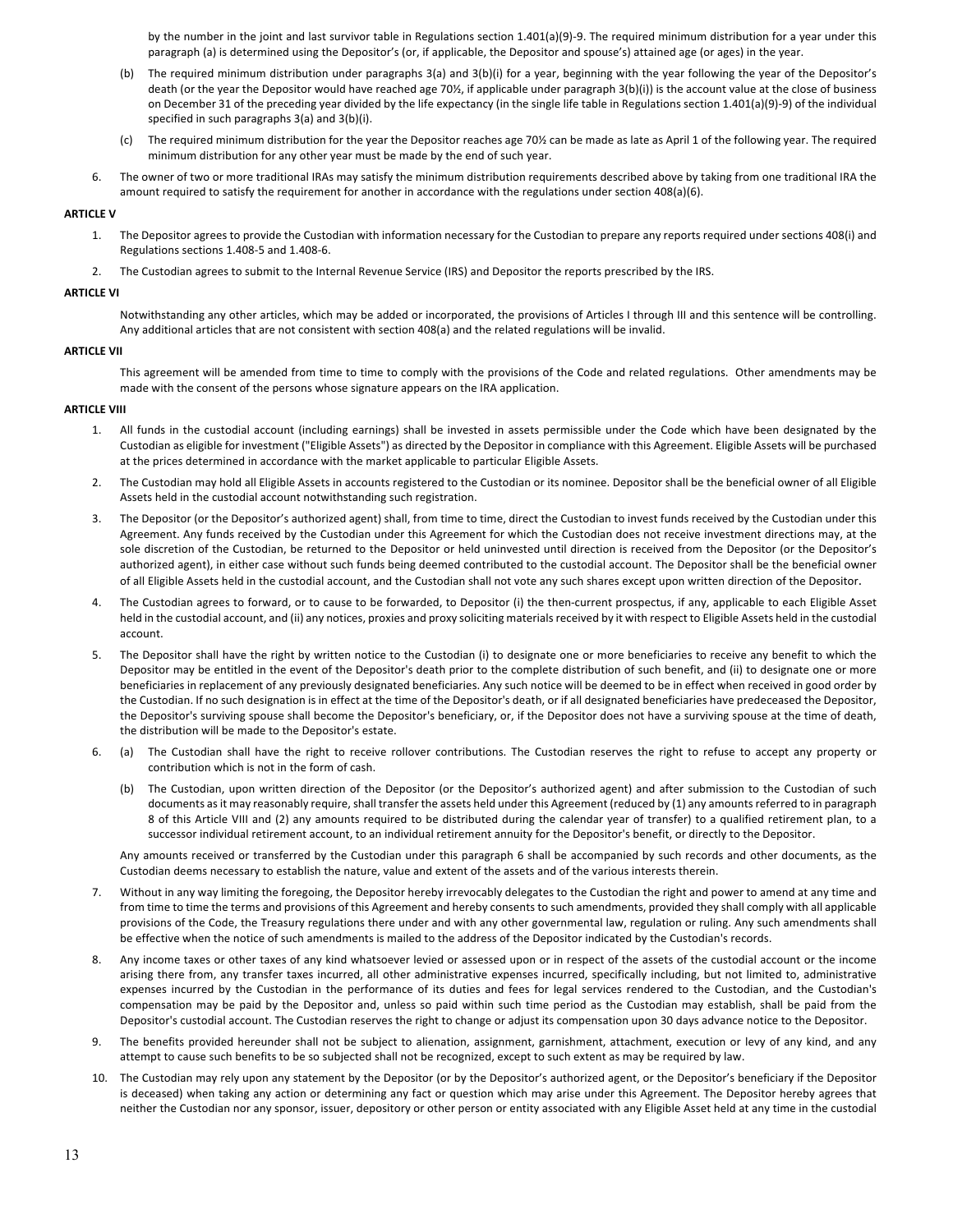account will be liable for any loss or expense resulting from any action taken or determination made in reliance on such statement. The Depositor assumes sole responsibility for assuring that contributions to the custodial account satisfy the limits specified in the appropriate provisions of the Code.

- 11. The Custodian may resign at any time upon 30 days written notice to the Depositor and to the sponsor, issuer, depository or other person or entity primarily associated with each Eligible Asset held in the custodial account, and may be removed by the Depositor at any time upon 30 days written notice to the Custodian. Upon the resignation or removal of the Custodian, a successor Custodian shall be appointed within 30 days of such resignation notice and in the absence of such appointment, the Custodian shall appoint a successor unless the Agreement be sooner terminated. Any successor Custodian shall be a bank (as defined in section 408(n) of the Code) or such other person found qualified to act as a Custodian under an individual account plan by the Secretary of the Treasury or his delegate. The appointment of a successor Custodian shall be effective upon receipt by the Custodian of such successor's written acceptance, which shall be submitted to the Custodian, the sponsor, and the Depositor. Within 30 days of the effective date of a successor Custodian's appointment, the Custodian shall transfer and deliver to the successor Custodian applicable account records and assets of the custodial account (reduced by any unpaid amounts referred to in paragraph 8 of this Article VIII). The successor Custodian (or any successor thereto) shall be subject to the provisions of this Agreement (or any successor thereto) on the effective date of its appointment.
- 12. The Custodian shall, from time to time, in accordance with instructions in writing or by means of recorded telephone conversation with the Depositor (or the Depositor's authorized agent, or the Depositor's beneficiary if the Depositor is deceased), make distributions out of the custodial account in the manner and amounts as may be specified in such instructions (reduced by any amounts referred to in Article VIII, paragraph 8). An IRA distribution form is available from the Custodian, and may be obtained and used to request distributions from your IRA. Notwithstanding the provisions of Article IV above, the Custodian assumes (and shall have) no responsibility to make any distribution from the custodial account unless and until such instructions specify the occasion for such distribution and the elected manner of distribution, except as set forth in the second part of this paragraph (12) below, with respect to age 70% distributions.

Prior to making any such distribution from the custodial account, the Custodian shall be furnished with any and all applications, certificates, tax waivers, signature guarantees, and other documents (including proof of any legal representative's authority) deemed necessary or advisable by the Custodian, but the Custodian shall not be liable for complying with any such instructions which appear on their face to be genuine, or for refusing to comply if not satisfied such instructions are genuine, and assumes no duty of further inquiry. Upon receipt of proper instructions as required above, the Custodian shall cause the assets of the custodial account to be distributed in cash and/or in kind, as specified in such instructions.

The Depositor may select a method of distribution under Article IV, paragraph 2. If the Depositor requests an age 70% distribution by timely instruction, but does not choose any of the methods of distribution described above by the April 1st following the calendar year in which he or she reaches age 70%, distribution to the Depositor will be made in accordance with Article IV, paragraph 2. If the Depositor does not request an age 70% distribution from the custodial account by timely instruction, or does not specify a method of calculating the amount of the age 70% distribution which the Depositor will be taking from another IRA(s), no distribution will be made; however calculation of the current year Required Minimum Distribution amount which cannot be rolled over to another IRA will be made in accordance with Article IV, paragraph 2, option (b).

13. Distribution of the assets of the custodial account shall be made in accordance with the provisions of Article IV as the Depositor (or the Depositor's beneficiary if the Depositor is deceased) shall elect by written instructions to the Custodian; subject, however, to the provisions of sections 401(a)(9), 408(a)(6) and 403(b)(10) of the Code, the regulations promulgated thereunder, Article VIII, paragraph 12 of this Agreement, and, in addition, if the Depositor dies before his/her entire interest in the custodial account has been distributed, and if the designated beneficiary of the Depositor is the Depositor's surviving spouse, the spouse may treat the custodial account as his/her own individual retirement arrangement. This election will be deemed to have been made if the surviving spouse makes a regular IRA contribution to the custodial account, makes a rollover to or from such custodial account, or fails to receive a payment from the custodial account within the appropriate time period applicable to the deceased Depositor under section  $401(a)(9)(B)$  of the Code.

The provisions of this paragraph (13) of Article VIII shall prevail over the provisions of Article IV to the extent the provisions of this paragraph (13) are permissible under proposed and/or final regulations promulgated by the Internal Revenue Service.

- 14. In the event any amounts remain in the custodial account after the death of the Depositor, the rights of the Depositor under this Agreement shall thereafter be exercised by his or her beneficiary.
- 15. The Custodian is authorized to hire agents (including any transfer agent for Eligible Assets) to perform certain duties under this Agreement.
- 16. This Agreement shall terminate coincident with the complete distribution of the assets of the Depositor's account.
- 17. All notices to be given by the Custodian to the Depositor shall be deemed to have been given when mailed to the address of the Depositor indicated by the Custodian's records.
- 18. Neither the Custodian nor any sponsor, issuer, depository or other person or entity associated with any Eligible Asset held at any time in the custodial account shall be responsible for any losses, penalties or other consequences to the Depositor or any other person arising out of the making of, or the failure to make, any contribution or withdrawal.
- 19. In addition to the reports required by paragraph (2) of Article V, the Custodian shall periodically cause to be mailed to the Depositor in respect of each such period an account of all transactions affecting the custodial account during such period and a statement showing the custodial account as of the end of such period. If, within 30 days after such mailing, the Depositor has not given the Custodian written notice of any exception or objection thereto, the periodic accounting shall be deemed to have been approved and, in such case or upon the written approval of the Depositor, the Custodian and the sponsor shall be released, relieved and discharged with respect to all matters and statements set forth in such accounting as though the account had been settled by judgment or decree of a court of competent jurisdiction.
- 20. In performing the duties conferred upon the Custodian by the Depositor hereunder, the Custodian shall act as the agent of the Depositor. The parties do not intend to confer any fiduciary duties on the Custodian and none shall be implied. Neither the Custodian nor any sponsor, issuer, depository or other person or entity associated with Eligible Assets shall be liable (and neither assumes any responsibility) for the collection of contributions, the deductibility or the propriety of any contribution under this Agreement, the selection of any Eligible Asset for this custodial account, or the purpose or propriety of any distribution made in accordance with Article IV and Paragraph 12 or 13 of Article VIII, which matters are the sole responsibility of the Depositor or the Depositor's beneficiary, as the case may be. The Depositor agrees that the Depositor will not direct the Custodian to engage in any prohibited transactions (as defined in Code section 4975) with respect to the Custodial Account.

The Depositor and the successors of the Depositor, including any beneficiary, executor or administrator, shall, to the extent permitted by law, indemnify and hold the Custodian and any sponsor, issuer, depository or other person or entity associated with Eligible Assets and their affiliates, successors and assigns harmless from any and all claims, actions or liabilities, except such as may arise from such party's own bad faith, negligence, nonfeasance, or willful misconduct.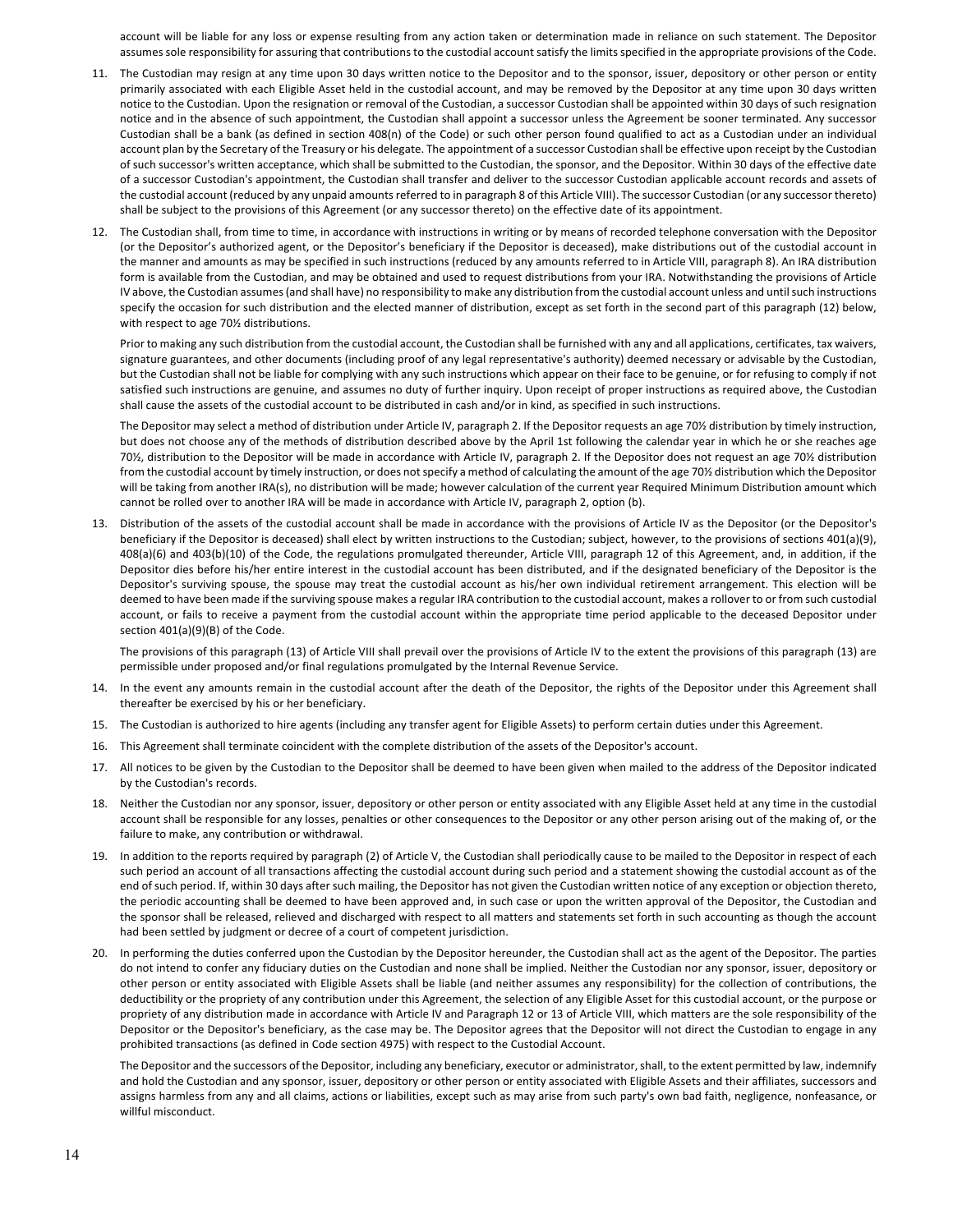- 21. The Custodian shall be responsible solely for the performance of those duties expressly assigned to it in this Agreement and by operation of law. Neither the Custodian nor any sponsor, issuer, depository or other person or entity associated with Eligible Assets shall have any duty to account for deductible contributions separately from nondeductible contributions, unless required to do so by applicable law. In determining the taxable amount of a distribution, the Depositor shall rely only on his or her federal tax records, and the Custodian shall withhold federal income tax from any distribution from the custodial account as if the total amount of the distribution is includible in the Depositor's income.
- 22. Except to the extent superseded by Federal law, this Agreement shall be governed by, and construed, administered and enforced according to, the laws of the State of Delaware, and all contributions shall be deemed made in Delaware.
- 23. In the event any asset or property held in the custodial account (or any asset or property previously subject to the operation of this section and administered by the Custodian) is redeemed or liquidated, matures, or is otherwise converted to cash or other property (a "Liquidation") for any reason or under any circumstances and the Custodian does not receive timely instructions designating what it should do with the proceeds of such Liquidation (the "Proceeds") from any person lawfully entitled to give instructions with respect to the account, including without limitation the registered owner of the custodial account ("Owner") and successors and representatives of the Owner, including beneficiaries, heirs, executors, and administrators, or other proper persons or entities, or instructions are received but they cannot reasonably or practicably be carried out as given or are ambiguous or unclear, the Owner expressly directs and authorizes the Custodian to take "Any Reasonable Course Of Conduct". "Any Reasonable Course Of Conduct" is hereby defined to mean a course of conduct that the Custodian determines to be reasonable under the circumstances -- this course of conduct may include any one or more of the following, but it is not limited to the following: (i) depositing Proceeds in an FDIC-insured bank account or any other account, or using Proceeds to purchase shares of a money market mutual fund or any other asset or property, (ii) distributing Proceeds to persons the Custodian reasonably determines to be lawfully entitled to distributions from the account, (iii) holding Proceeds uninvested in a general account of the Custodian or other depository and (iv) resigning as Custodian and engaging in a course of conduct, including any described in clauses (i) through (iii), outright and free of trust, if the Owner does not appoint a Custodian which immediately accepts transfer of all Proceeds, although nothing in this clause (iv) shall be interpreted to obligate the Custodian to resign before taking any course of conduct, including any described in clauses (i) through (iii).

In the event any agreement or understanding (other than this custodial account agreement) pursuant to which or in consideration of which the Custodian serves as custodian of the Account is terminated (and is not renewed or replaced) and a successor custodian does not take custody of the account in connection with or following such termination, the Custodian, after not less than 30 days notice to the Owner or such other persons as the Custodian reasonably determines to be entitled to give instructions with respect to the account, may (i) take Any Reasonable Course Of Conduct with respect to any assets or property in the custodial account, any Proceeds or any asset or property previously subject to the operation of this section and still administered by the Custodian, and (ii) may reset custodial fees charged to and owed by the account owner to the Custodian to an amount equal to the costs of maintaining the account.

The Custodian is authorized to pay or recover any costs and expenses associated with taking Any Reasonable Course of Conduct by utilizing the assets, property or Proceeds involved or by retaining a portion of such in a reserve and subsequently distributing any unused portion of the reserve. To offset administrative costs of the Custodian under any of the above described circumstances not otherwise recovered the Custodian shall be entitled to retain for its own account any incidental benefits earned in connection with taking Any Reasonable Course of Action, including "float", bank service credits or overnight investment earnings.

The Custodian shall not be liable for any action taken in reliance on this section, unless such liability is required by the Internal Revenue Code or regulations implementing the Internal Revenue Code, and the Owner expressly waives and releases the Custodian from all such liability. Without limiting the generality of the foregoing, in the event the Custodian makes a distribution from the account to the persons it reasonably determines to be entitled to account distributions, the owner and such persons shall bear sole responsibility for any taxes, fines, assessments, penalties, levies, tariffs, or other liabilities or consequences of any nature arising or resulting from the distribution, including non-monetary liabilities or consequences, and for taking any actions following the distribution to avoid or mitigate any liabilities or consequences.

This section shall not be interpreted so as to impose any duty of any nature on the Custodian if any one or more of the events described in this section occurs, whether a duty to take or omit to take any act in particular, to place Proceeds in any particular asset or property, to take possession of Proceeds if possession is discretionary, to exercise discretionary investment authority over the account, or to distribute Proceeds to the Owner. For purposes of clarification, it is the intention of this section to provide the Custodian with the broadest possible discretion permitted by law, including the discretion to hold Proceeds uninvested.

The Owner authorizes the Custodian to escheat or otherwise remit to appropriate jurisdictions in accordance with applicable abandoned property or other laws any assets or property in the custodial account, any Proceeds or any asset or property previously subject to the operation of this section and still administered or held by the Custodian, and to the extent any of the foregoing consists of anything other than cash, the Custodian may escheat or remit the non-cash asset, property or Proceeds or the cash resulting from a liquidation of such non-cash asset, property or Proceeds.

The account owner acknowledges and accepts the risks of owning the account as described in this section, including the investment risks and tax consequences of the Custodian taking Any Reasonable Course Of Conduct.

24. The term "participant" used anywhere in this Application and Adoption Agreement has the same meaning as "Depositor" used in this Custodial Agreement.

## **GENERAL INSTRUCTIONS** - (Section references are to the Internal Revenue Code unless otherwise noted.)

**Purpose of Form** - Form 5305-A is a model custodial account agreement that meets the requirements of section 408(a) and has been automatically approved by the IRS. An individual retirement account (IRA) is established after the form is fully executed by both the individual (Depositor) and the Custodian and must be completed no later than the due date of the individual's income tax return for the tax year (without regard to extensions). This account must be created in the United States for the exclusive benefit of the Depositor or his or her beneficiaries.

#### **DEFINITIONS**

Custodian - The Custodian must be a bank or savings and loan association, as defined in section 408(n), or any person who has the approval of the IRS to act as Custodian.

**Depositor** - The Depositor is the person who establishes the custodial account.

**Identifying Number** - The Depositor's social security number will serve as the identification number of his or her IRA. An employer identification number (EIN) is required only for an IRA for which a return is filed to report unrelated business taxable income. An EIN is required for a common fund created for IRAs.

Traditional IRA for Nonworking Spouse - Form 5305-A may be used to establish the IRA custodial account for a nonworking spouse. Contributions to an IRA custodial account for a nonworking spouse must be made to a separate IRA custodial account established by the nonworking spouse.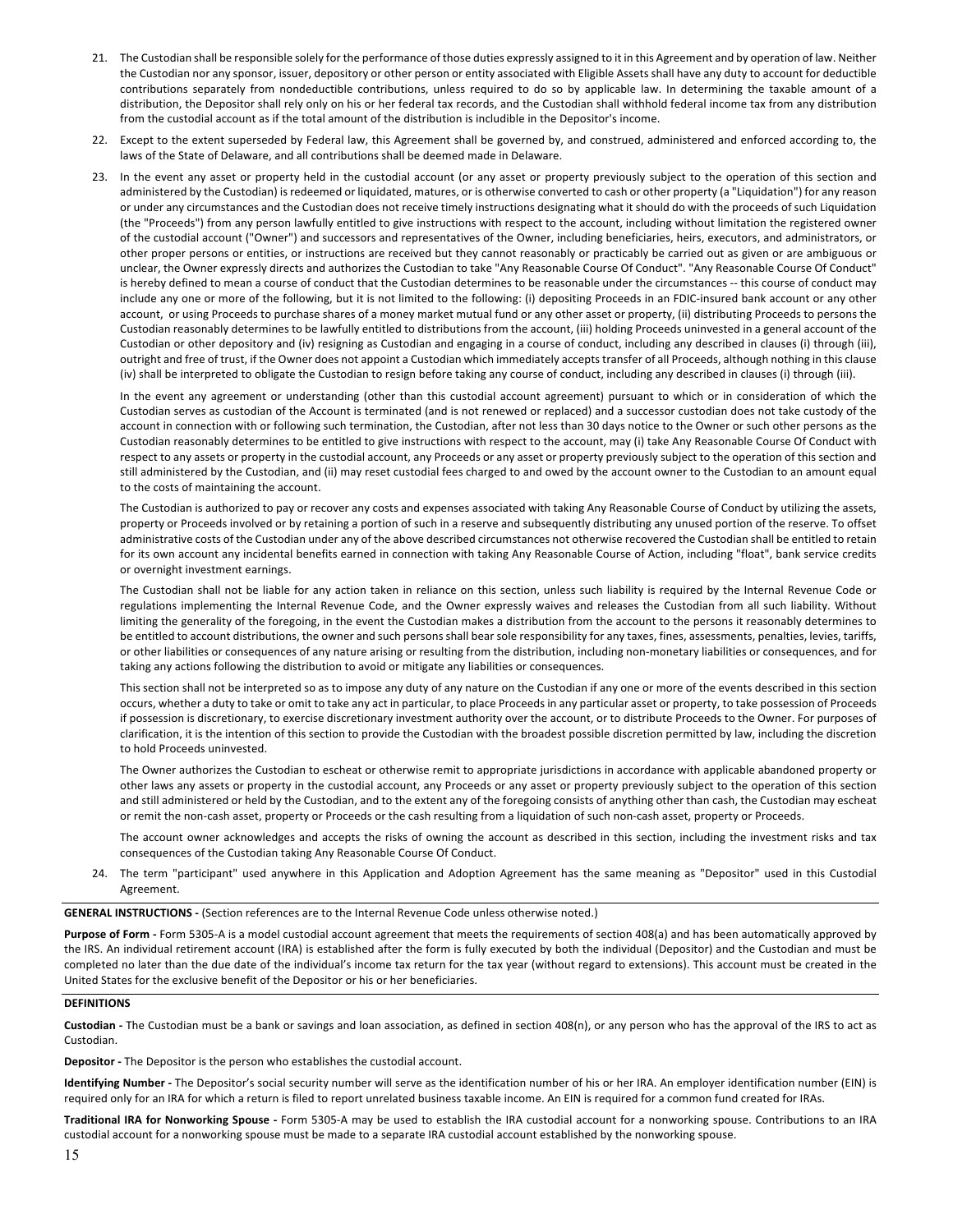# **SPECIFIC INSTRUCTIONS**

Article IV. Distributions made under this article may be made in a single sum, periodic payment, or a combination of both. The distribution option should be reviewed in the year the Depositor reaches age 70½ to ensure that the requirements of section 408(a)(6) have been met.

Article VIII. Article VIII and any that follow it may incorporate additional provisions that are agreed to by the Depositor and Custodian to complete the agreement. They may include, for example, definitions, investment powers, voting rights, exculpatory provisions, amendment and termination, removal of the Custodian, Custodian's fees, state law requirements, Federal law requirements, regulatory requirements, beginning date of distributions, accepting only cash, treatment of excess contributions, prohibited transactions with the Depositor, etc.

# **ROTH IRA CUSTODIAL ACCOUNT AGREEMENT**

#### (Under section 408A of the Internal Revenue Code - Form 5305-RA March 2002)

Form 5305-RA is a model custodial account agreement that meets the requirements of section 408A and has been pre-approved by the IRS. The Depositor whose name appears in the accompanying Application is establishing a Roth Individual Retirement Account ("Roth IRA") under section 408A to provide for his or her retirement and for the support of his or her beneficiaries after death. The account must be created in the United States for the exclusive benefit of the Depositor or his or her beneficiaries.

The Custodian has given the Depositor the disclosure statement required under Regulations section 1.408-6.

The Depositor and the Custodian make the following agreement:

#### **ARTICLE I**

Except in the case of a rollover contribution described in section 408A(e), a recharacterized contribution described in section 408A(d)(6), or an IRA conversion contribution, the Custodian will accept only cash contributions and only up to a maximum amount of \$3,000 per year for tax years 2002 through 2004. That contribution limit is increased to \$4,000 for tax years 2005 through 2007 and \$5,000 for 2008 and thereafter. For individuals who have reached the age of 50 before the close of the tax year, the contribution limit is increased to \$3,500 per year for tax years 2002 through 2004, \$4,500 for 2005, \$5,000 for 2006 and 2007 and \$6,000 for 2008 and thereafter. For tax years after 2008, the limits will be increased to reflect a costof-living adjustment, if any.

#### **ARTICLE II**

- 1. The annual contribution limit described in Article I is gradually reduced to \$0 for higher income levels. For a single Depositor, the annual contribution is phased out between adjusted gross income ("AGI") of \$95,000 and \$110,000, for a married Depositor filing jointly, between AGI of \$150,000 and \$160,000; and for a married Depositor filing separately, between AGI of \$0 and \$10,000. In the case of a conversion, the Custodian will not accept IRA Conversion Contributions in a tax year if the Depositor's AGI for the tax year the funds were distributed from the other IRA exceeds \$100,000 or if the Depositor is married and files a separate return. Adjusted gross income is defined in section 408A(c)(3) and does not include IRA Conversion **Contributions**
- 2. In the case of a joint return, the AGI limits in the preceding paragraph apply to the combined AGI of the Depositor and his or her spouse.

#### **ARTICLE III**

The Depositor's interest in the balance in the custodial account is nonforfeitable.

#### **ARTICLE IV**

- 1. No part of the custodial account funds may be invested in life insurance contracts, nor may the assets of the custodial account be commingled with other property except in a common trust fund or common investment fund (within the meaning of section 408(a)(5)).
- 2. No part of the custodial account funds may be invested in collectibles (within the meaning of section 408(m)) except as otherwise permitted by section 408(m)(3), which provides an exception for certain gold, silver, and platinum coins, coins issued under the laws of any state, and certain bullion.

# **ARTICLE V**

- 1. If the Depositor dies before his or her entire interest is distributed to him or her and the depositor's surviving spouse is not the sole beneficiary, the remaining interest will be distributed in accordance with (a) below or, if elected or there is no designated beneficiary, in accordance with (b) below:
	- (a) The remaining interest will be distributed, starting by the end of the calendar year following the year of the Depositor's death, over the designated beneficiary's remaining life expectancy as determined in the year following the death of the Depositor.
	- (b) The remaining interest will be distributed by the end of the calendar year containing the fifth anniversary of the Depositor's death.
- 2. The minimum amount that must be distributed each year under paragraph 1(a) above is the account value at the close of business on December 31 of the preceding year divided by the life expectancy (in the single life table in Regulations section 1.401 (a)(9)-9) of the designated beneficiary using the attained age of the beneficiary in the year following the year of the Depositor's death and subtracting 1 from the divisor for each subsequent year.
- 3. If the Depositor's surviving spouse is the designated beneficiary, such spouse will then be treated as the Depositor.

# **ARTICLE VI**

- 1. The Depositor agrees to provide the Custodian with information necessary for the Custodian to prepare any reports required under sections 408(i) and  $408A(d)(3)(E)$ , Regulations sections 1.408-5 and 1.408-6, or under guidance published by the Internal Revenue Service.
- 2. The Custodian agrees to submit to the IRS and Depositor the reports prescribed by the IRS.

## **ARTICLE VII**

Notwithstanding any other articles, which may be added or incorporated, the provisions of Articles I through IV and this sentence will be controlling. Any additional articles that are not consistent with section 408A, the related regulations, and other published guidance will be invalid.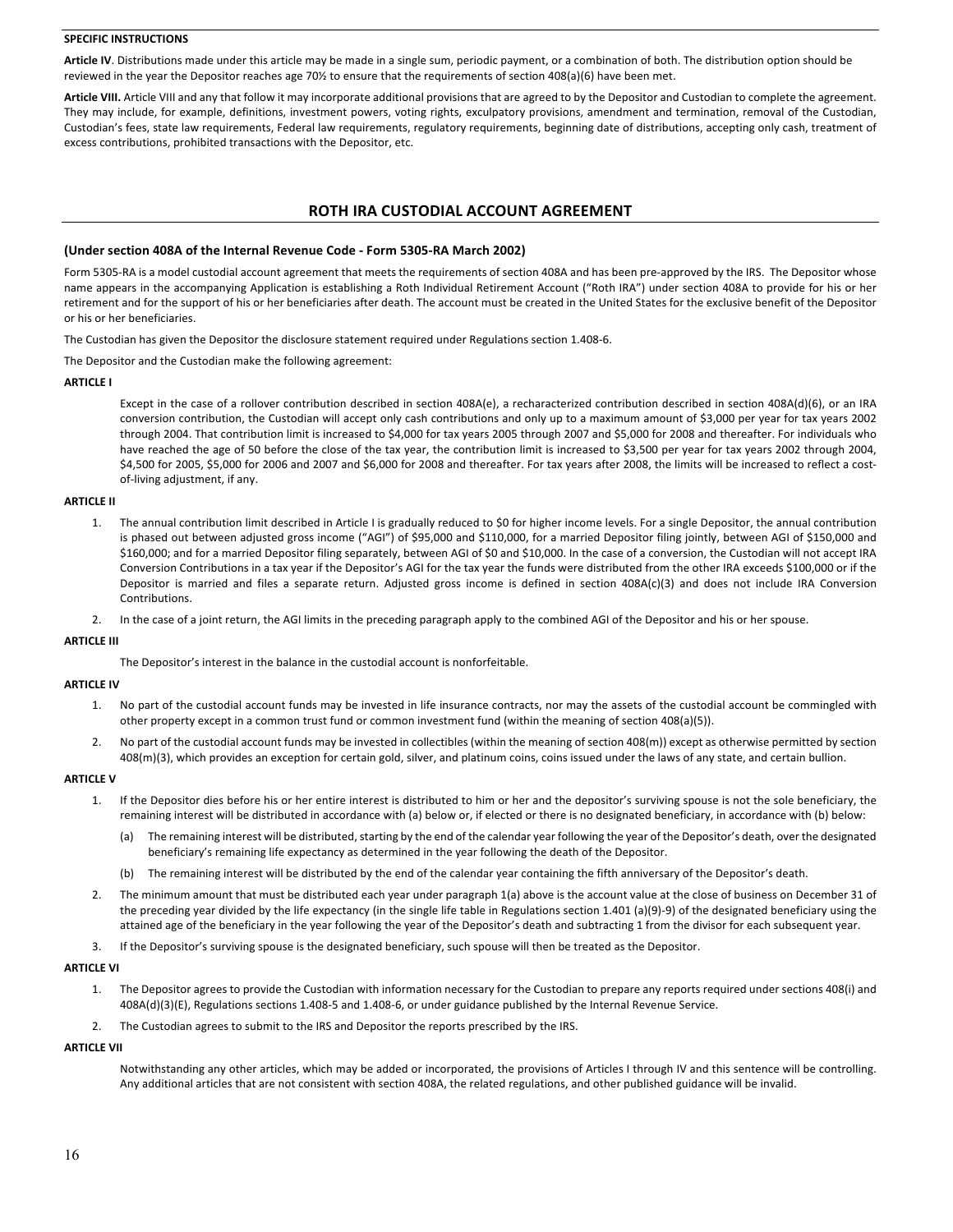#### **ARTICLE VIII**

This agreement will be amended as necessary to comply with the provisions of the Code, related regulations, and other published guidance. Other amendments may be made with the consent of the persons whose signature appears on the IRA application.

## **ARTICLE IX**

- 1. All funds in the custodial account (including earnings) shall be invested in assets permissible under the Code which have been designated by the Custodian as eligible for investment ("Eligible Assets") as directed by the Depositor in compliance with this Agreement. Eligible Assets will be purchased at the prices determined in accordance with the market applicable to particular Eligible Assets.
- 2. The Custodian may hold all Eligible Assets in accounts registered to the Custodian or its nominee. Depositor shall be the beneficial owner of all Eligible Assets held in the custodial account notwithstanding such registration.
- 3. The Depositor (or the Depositor's authorized agent) shall, from time to time, direct the Custodian to invest funds received by the Custodian under this Agreement. Any funds received by the Custodian under this Agreement for which the Custodian does not receive investment directions may, at the sole discretion of the Custodian, be returned to the Depositor or held uninvested until direction is received from the Depositor (or the Depositor's authorized agent), in either case without such funds being deemed contributed to the custodial account. The Depositor shall be the beneficial owner of all Eligible Assets held in the custodial account, and the Custodian shall not vote any such shares except upon written direction of the Depositor.
- 4. The Custodian agrees to forward, or to cause to be forwarded, to Depositor (i) the then-current prospectus, if any, applicable to each Eligible Asset held in the custodial account, and (ii) any notices, proxies and proxy soliciting materials received by it with respect to Eligible Assets held in the custodial account.
- 5. The Depositor shall have the right by written notice to the Custodian (i) to designate one or more beneficiaries to receive any benefit to which the Depositor may be entitled in the event of the Depositor's death prior to the complete distribution of such benefit, and (ii) to designate one or more beneficiaries in replacement of any previously designated beneficiaries. Any such notice will be deemed to be in effect when received in good order by the Custodian. If no such designation is in effect at the time of the Depositor's death, or if all designated beneficiaries have predeceased the Depositor, the Depositor's surviving spouse shall become the Depositor's beneficiary, or, if the Depositor does not have a surviving spouse at the time of death, the distribution will be made to the Depositor's estate.
- 6. (a) The Custodian shall have the right to receive rollover and conversion contributions as allowed under section 408A, however it is the Depositor's responsibility to ensure that such rollovers and conversions are eligible to be contributed to this Roth IRA. The Custodian reserves the right to refuse to accept any property or contribution which is not in the form of cash.
	- (b) The Custodian, upon written direction of the Depositor (or the Depositor's authorized agent) and after submission to the Custodian of such documents as it may reasonably require, shall transfer the assets held under this Agreement (reduced by any amounts referred to in paragraph 8 of this Article IX) to a successor Roth Individual Retirement Account or directly to the Depositor.

Any amounts received or transferred by the Custodian under this paragraph 6 shall be accompanied by such records and other documents as the Custodian deems necessary to establish the nature, value and extent of the assets and of the various interests therein.

- 7. Without in any way limiting the foregoing, the Depositor hereby irrevocably delegates to the Custodian the right and power to amend at any time and from time to time the terms and provisions of this Agreement and hereby consents to such amendments, provided they shall comply with all applicable provisions of the Code, the Treasury regulations thereunder and with any other governmental law, regulation or ruling. Any such amendments shall be effective when the notice of such amendments is mailed to the address of the Depositor indicated by the Custodian's records.
- 8. Any income taxes or other taxes of any kind whatsoever levied or assessed upon or in respect of the assets of the custodial account or the income arising there from, any transfer taxes incurred, all other administrative expenses incurred, specifically including but not limited to, administrative expenses incurred by the Custodian in the performance of its duties and fees for legal services rendered to the Custodian, and the Custodian's compensation may be paid by the Depositor and, unless so paid within such time period as the Custodian may establish, shall be paid from the Depositor's custodial account. The Custodian reserves the right to change or adjust its compensation upon 30 days advance notice to the Depositor.
- 9. The benefits provided hereunder shall not be subject to alienation, assignment, garnishment, attachment, execution or levy of any kind, and any attempt to cause such benefits to be so subjected shall not be recognized, except to such extent as may be required by law.
- 10. The Custodian may rely upon any statement by the Depositor (or the Depositor's authorized agent, or the Depositor's beneficiary if the Depositor is deceased) when taking any action or determining any fact or question which may arise under this Agreement. The Depositor hereby agrees that neither the Custodian nor any sponsor, issuer, depository or other person or entity associated with any Eligible Asset held at any time in the custodial account will be liable for any loss or expense resulting from any action taken or determination made in reliance on such statement. The Depositor assumes sole responsibility for assuring that contributions to the custodial account satisfy the limits specified in the appropriate provisions of the Code.
- 11. The Custodian may resign at any time upon 30 days written notice to the Depositor and to the sponsor, issuer, depository or other person or entity primarily associated with each Eligible Asset held in the custodial account, and may be removed by the Depositor at any time upon 30 days written notice to the Custodian. Upon the resignation or removal of the Custodian, a successor Custodian shall be appointed within 30 days of such resignation notice and in the absence of such appointment, the Custodian shall appoint a successor unless the Agreement be sooner terminated. Any successor Custodian shall be a bank (as defined in section 408(n) of the Code) or such other person found qualified to act as a Custodian under an individual account plan by the Secretary of the Treasury or his delegate. The appointment of a successor Custodian shall be effective upon receipt by the Custodian of such successor's written acceptance, which shall be submitted to the Custodian, the sponsor, and the Depositor. Within 30 days of the effective date of a successor Custodian's appointment, the Custodian shall transfer and deliver to the successor Custodian applicable account records and assets of the custodial account (reduced by any unpaid amounts referred to in paragraph 8 of this Article IX). The successor Custodian shall be subject to the provisions of this Agreement (or any successor thereto) on the effective date of its appointment.
- 12. The Custodian shall, from time to time, in accordance with instructions in writing or by means of recorded telephone conversation with the Depositor (or the Depositor's authorized agent, or the Depositor's beneficiary if the Depositor is deceased), make distributions out of the custodial account to the Depositor in the manner and amounts as may be specified in such instructions (reduced by any amounts referred to in Article IX, paragraph 8). An IRA distribution form is available from the Custodian, and may be obtained and used to request distributions from your Roth IRA. The Custodian assumes (and shall have) no responsibility to make any distribution from the custodial account unless and until such instructions specify the occasion for such distribution and the elected manner of distribution.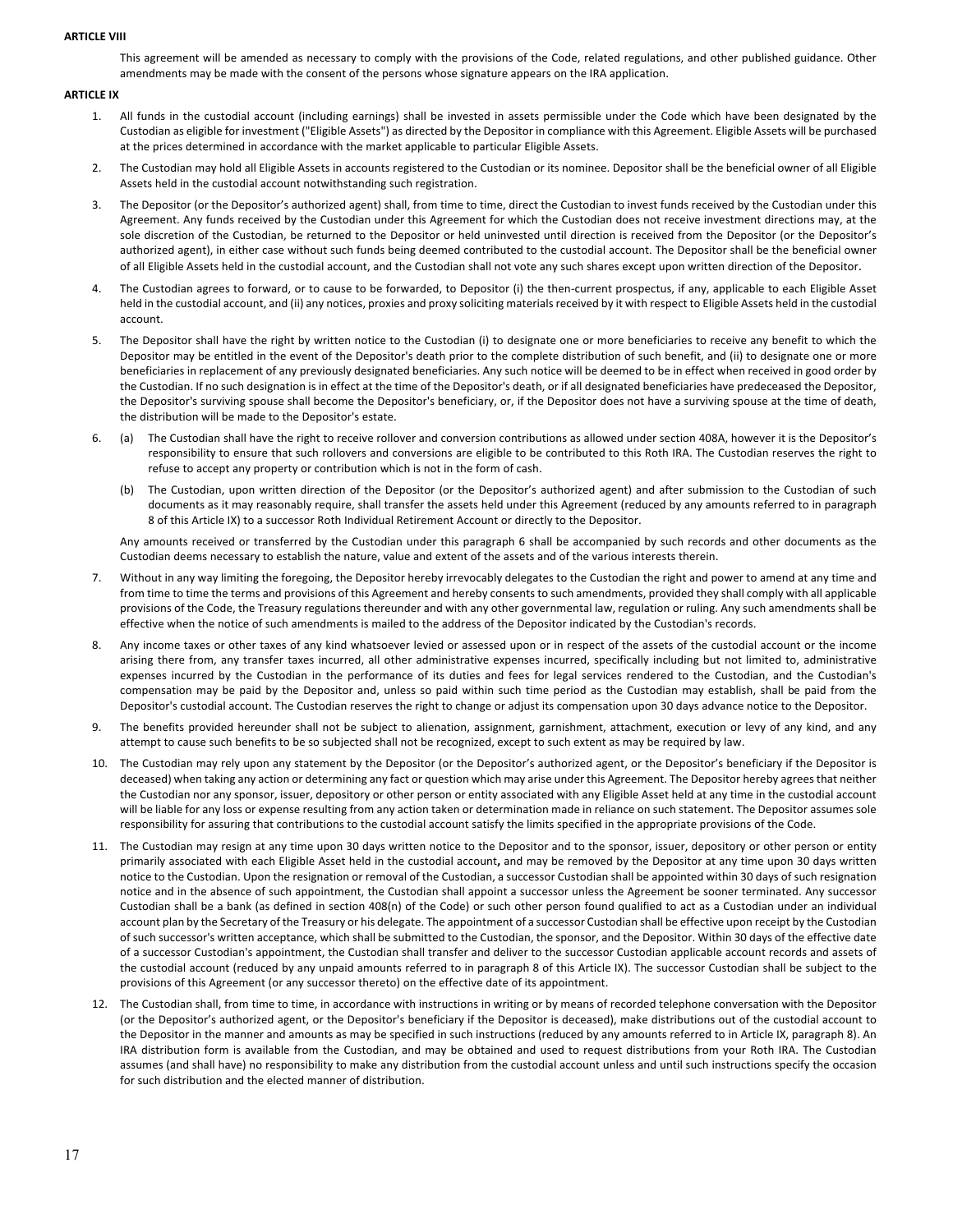Prior to making any such distribution from the custodial account, the Custodian shall be furnished with any and all applications, certificates, tax waivers, signature guarantees, and other documents (including proof of any legal representative's authority) deemed necessary or advisable by the Custodian, but the Custodian shall not be liable for complying with any such instructions which appear on their face to be genuine, or for refusing to comply if not satisfied such instructions are genuine, and assumes no duty of further inquiry. Upon receipt of proper instructions as required above, the Custodian shall cause the assets of the custodial account to be distributed in cash and/or in kind, as specified in such instructions.

- 13. No distributions are required to be taken from the Roth IRA during the lifetime of the Depositor. If the Depositor desires to take distributions from the Roth IRA, such distributions shall be made, as the Depositor shall elect by written instructions to the Custodian.
- 14. In the event any amounts remain in the custodial account after the death of the Depositor, his or her beneficiary shall thereafter exercise the rights of the Depositor as described in Article V.
- 15. The Custodian is authorized to hire agents (including any transfer agent for Eligible Assets) to perform certain duties under this Agreement.
- 16. This Agreement shall terminate coincident with the complete distribution of the assets of the Depositor's account.
- 17. All notices to be given by the Custodian to the Depositor shall be deemed to have been given when mailed to the address of the Depositor indicated by the Custodian's records.
- 18. Neither the Custodian nor any sponsor, issuer, depository or other person or entity associated with any Eligible Asset held at any time in the custodial account shall be responsible for any losses, penalties or other consequences to the Depositor or any other person arising out of the making of, or the failure to make, any contribution or withdrawal.
- 19. In addition to the reports required by paragraph (2) of Article VI, the Custodian shall periodically cause to be mailed to the Depositor in respect of each such period an account of all transactions affecting the custodial account during such period and a statement showing the custodial account as of the end of such period. If, within 30 days after such mailing, the Depositor has not given the Custodian written notice of any exception or objection thereto, the periodic accounting shall be deemed to have been approved and, in such case or upon the written approval of the Depositor, the Custodian and the sponsor shall be released, relieved and discharged with respect to all matters and statements set forth in such accounting as though the account had been settled by judgment or decree of a court of competent jurisdiction.
- 20. In performing the duties conferred upon the Custodian by the Depositor hereunder, the Custodian shall act as the agent of the Depositor. The parties do not intend to confer any fiduciary duties on the Custodian and none shall be implied. Neither the Custodian nor any sponsor, issuer, depository or other person or entity associated with Eligible Assets shall be liable (and neither assumes any responsibility) for the collection of contributions, the deductibility or the propriety of any contribution under this Agreement, the selection of any Eligible Asset for this custodial account, or the purpose or propriety of any distribution made, which matters are the sole responsibility of the Depositor or the Depositor's beneficiary, as the case may be. The Depositor agrees that the Depositor will not direct the Custodian to engage in any prohibited transactions (as defined in Code section 4975) with respect to the Custodial Account.

The Depositor and the successors of the Depositor, including any beneficiary, executor or administrator, shall, to the extent permitted by law, indemnify and hold the Custodian and any sponsor, issuer, depository or other person or entity associated with Eligible Assets and their affiliates, successors and assigns harmless from any and all claims, actions or liabilities, except such as may arise from such party's own bad faith, negligence, nonfeasance, or willful misconduct.

- 21. The Custodian shall be responsible solely for the performance of those duties expressly assigned to it in this Agreement and by operation of law. In determining the taxable amount of a distribution, the Depositor shall rely only on his or her federal tax records, and the Custodian shall withhold federal income tax from any distribution from the custodial account as if the total amount of the distribution is includible in the Depositor's income.
- 22. Except to the extent superseded by Federal law, this Agreement shall be governed by, and construed, administered and enforced according to, the laws of the State of Delaware, and all contributions shall be deemed made in Delaware.
- 23. In the event any asset or property held in the custodial account (or any asset or property previously subject to the operation of this section and administered by the Custodian) is redeemed or liquidated, matures, or is otherwise converted to cash or other property (a "Liquidation") for any reason or under any circumstances and the Custodian does not receive timely instructions designating what it should do with the proceeds of such Liquidation (the "Proceeds") from any person lawfully entitled to give instructions with respect to the account, including without limitation the registered owner of the custodial account ("Owner") and successors and representatives of the Owner, including beneficiaries, heirs, executors, and administrators, or other proper persons or entities, or instructions are received but they cannot reasonably or practicably be carried out as given or are ambiguous or unclear, the Owner expressly directs and authorizes the Custodian to take "Any Reasonable Course Of Conduct". "Any Reasonable Course Of Conduct" is hereby defined to mean a course of conduct that the Custodian determines to be reasonable under the circumstances -- this course of conduct may include any one or more of the following, but it is not limited to the following: (i) depositing Proceeds in an FDIC-insured bank account or any other account, or using Proceeds to purchase shares of a money market mutual fund or any other asset or property, (ii) distributing Proceeds to persons the Custodian reasonably determines to be lawfully entitled to distributions from the account, (iii) holding Proceeds uninvested in a general account of the Custodian or other depository and (iv) resigning as Custodian and engaging in a course of conduct, including any described in clauses (i) through (iii), outright and free of trust, if the Owner does not appoint a Custodian which immediately accepts transfer of all Proceeds, although nothing in this clause (iv) shall be interpreted to obligate the Custodian to resign before taking any course of conduct, including any described in clauses (i) through (iii).

In the event any agreement or understanding (other than this custodial account agreement) pursuant to which or in consideration of which the Custodian serves as custodian of the Account is terminated (and is not renewed or replaced) and a successor custodian does not take custody of the account in connection with or following such termination, the Custodian, after not less than 30 days notice to the Owner or such other persons as the Custodian reasonably determines to be entitled to give instructions with respect to the account, may (i) take Any Reasonable Course Of Conduct with respect to any assets or property in the custodial account, any Proceeds or any asset or property previously subject to the operation of this section and still administered by the Custodian, and (ii) may reset custodial fees charged to and owed by the account owner to the Custodian to an amount equal to the costs of maintaining the account.

The Custodian is authorized to pay or recover any costs and expenses associated with taking Any Reasonable Course of Conduct by utilizing the assets, property or Proceeds involved or by retaining a portion of such in a reserve and subsequently distributing any unused portion of the reserve. To offset administrative costs of the Custodian under any of the above described circumstances not otherwise recovered the Custodian shall be entitled to retain for its own account any incidental benefits earned in connection with taking Any Reasonable Course of Action, including "float", bank service credits or overnight investment earnings.